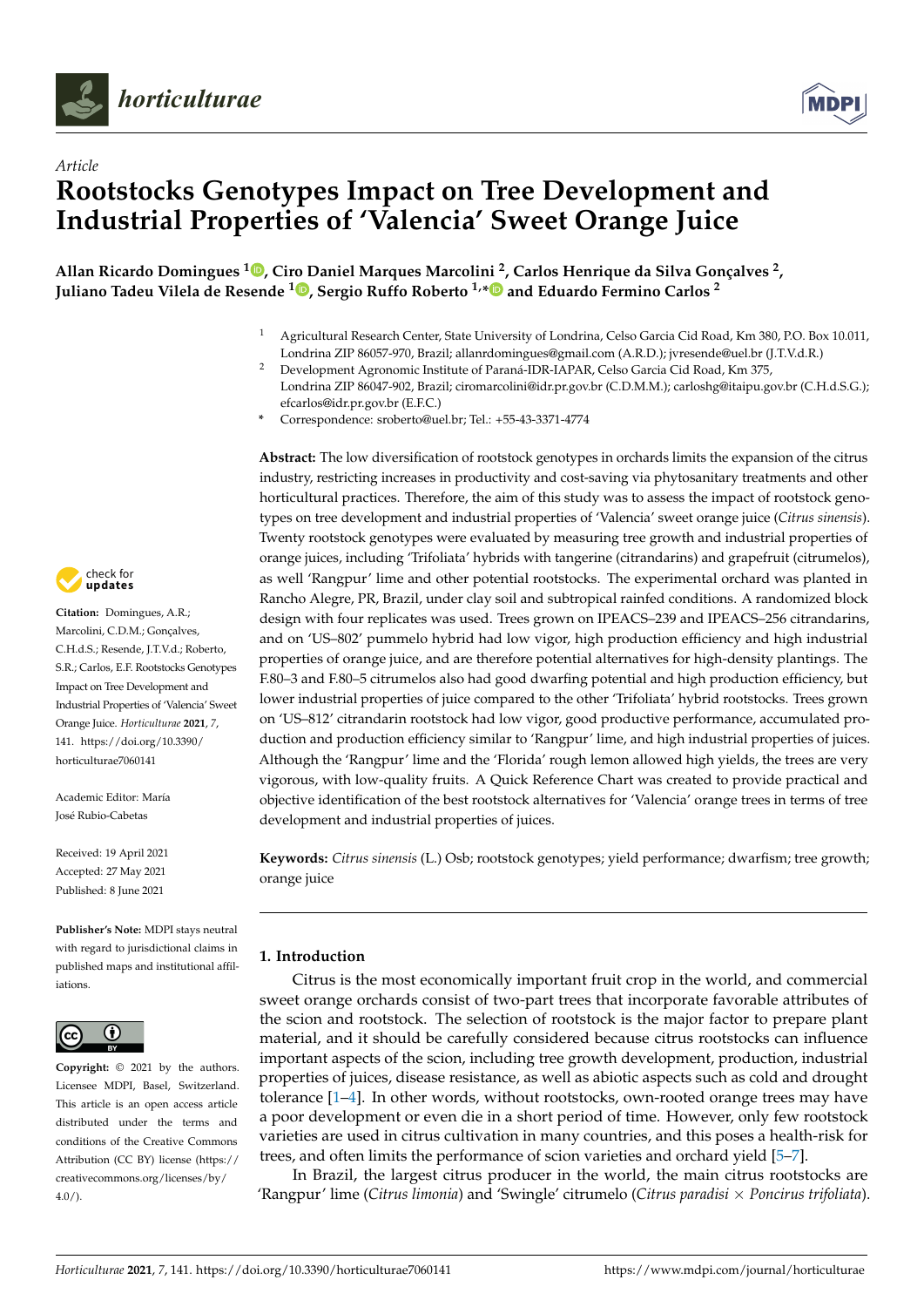Orange trees grown on the 'Rangpur' lime have good yield, early production, drought tolerance and good vigor in the nursery, which explains its frequent use. However, it is susceptible to *Citrus exocortis viroid* (CEVd), *Citrus cachexia viroid* (CCaV) and to Citrus sudden death (CSDaV), and promotes fruits of lower quality than other rootstocks such as the 'Swingle' citrumelo and 'Trifoliata' (*P. trifoliata*) [\[8–](#page-12-4)[12\]](#page-12-5). 'Swingle' citrumelo is a suitable rootstock for most soils other than heavy clay or highly calcareous soils. It is tolerant to *Citrus tristeza virus* (CTV) and CEVd, CCaV, citrus blight and citrus sudden death, and is resistant to *Phytophthora* gummosis (*Phytophthora* spp.) and citrus nematodes (*Tylenchulus semipenetrans*) [\[13](#page-12-6)[–15\]](#page-12-7). However, all commercial scions and rootstocks used in Brazil, including the 'Rangpur' lime and 'Swingle' citrumelo, are sensitive to Huanglongbing (HLB), the current predominant disease in the citrus industry [\[2](#page-12-8)[,16\]](#page-12-9). Therefore, it is extremely important to select different genotypes that provide agronomic characteristics equivalent or superior to those attributed to the main rootstocks in use.

The diversification of rootstocks should also prioritize those that provide better fruit quality to meet the demands of the juice industry, which requires fruits with a higher content of soluble solids, and thus, better industrial properties of orange juice [\[2,](#page-12-8)[17\]](#page-12-10). In particular, the 'Valencia' orange tree (*Citrus sinensis*), is one of the main commercial oranges produced globally, with fruits used for processing, mainly in the form of frozen concentrated juice (FCOJ) and not concentrated juice (NFC) [\[18\]](#page-12-11). The production of raw materials must be of high quality to maintain the market competitiveness of this sector, and the fruit quality attributes are determined by their industrial properties, which in turn vary during the ripening period [\[19\]](#page-12-12).

In terms of production, rootstock genotypes with dwarfing potential are good options for high-density planting, as they favor an increase in yield and contribute to reducing production costs [\[20](#page-12-13)[,21\]](#page-12-14). Moreover, high-density planting favors the management of HLB, by compensating for the reduction in yield due to the mandatory removal of diseased trees, and due to tree removal to control the insects that spread the disease between trees [\[22](#page-12-15)[–25\]](#page-13-0).

More recently, two groups of 'Trifoliata' hybrid rootstocks in particular have emerged as important alternatives: citrandarins (*Citrus reticulata* × *P. trifoliata*) and citrumelos (*C. paradisi* × *P. trifoliata*). These rootstocks can promote high yields, higher quality fruit and dwarf trees that facilitate high-density planting, and promote resistance to some diseases [\[10,](#page-12-16)[24,](#page-12-17)[26–](#page-13-1)[31\]](#page-13-2). Therefore, due to the lack of information about the performance of these rootstocks, our objective was to conduct a trial to evaluate various citrandarin and citrumelo rootstocks for 'Valencia' sweet orange grown under subtropical conditions, as well 'Rangpur' lime and other potential rootstocks. Special focus was given to identify the rootstocks that reduced tree size and improved chemical and industrial properties of orange juice.

## **2. Materials and Methods**

#### *2.1. Location, Treatments and Experimental Design*

The trial was conducted in a commercial citrus orchard in Rancho Alegre city (23 $\degree$ 03 $\degree$ 15 $\degree$ S, 50°55'50" W, elevation 380 m a.s.l.), northern Paraná State, Brazil. The climate of the region is subtropical humid (Cfa; Köppen classification), with hot summers, infrequent frosts, rains predominantly occurring in the summer months and without a well-defined dry season [\[32\]](#page-13-3). The annual mean rainfall is 1300 mm, with a mean temperature of 22.1 °C, relative humidity of 75–80% [\[33\]](#page-13-4) and the predominant soil type is eutrophic red latosol.

#### *2.2. Origin of Rootstocks Genotypes*

The treatments included 20 rootstock genotypes, including hybrids of 'Trifoliata' (*P. trifoliata*), namely, citrandarins and citrumelos, as well 'Rangpur' lime and other potential rootstocks. The origin of the rootstock genotypes is presented in Table [1.](#page-2-0)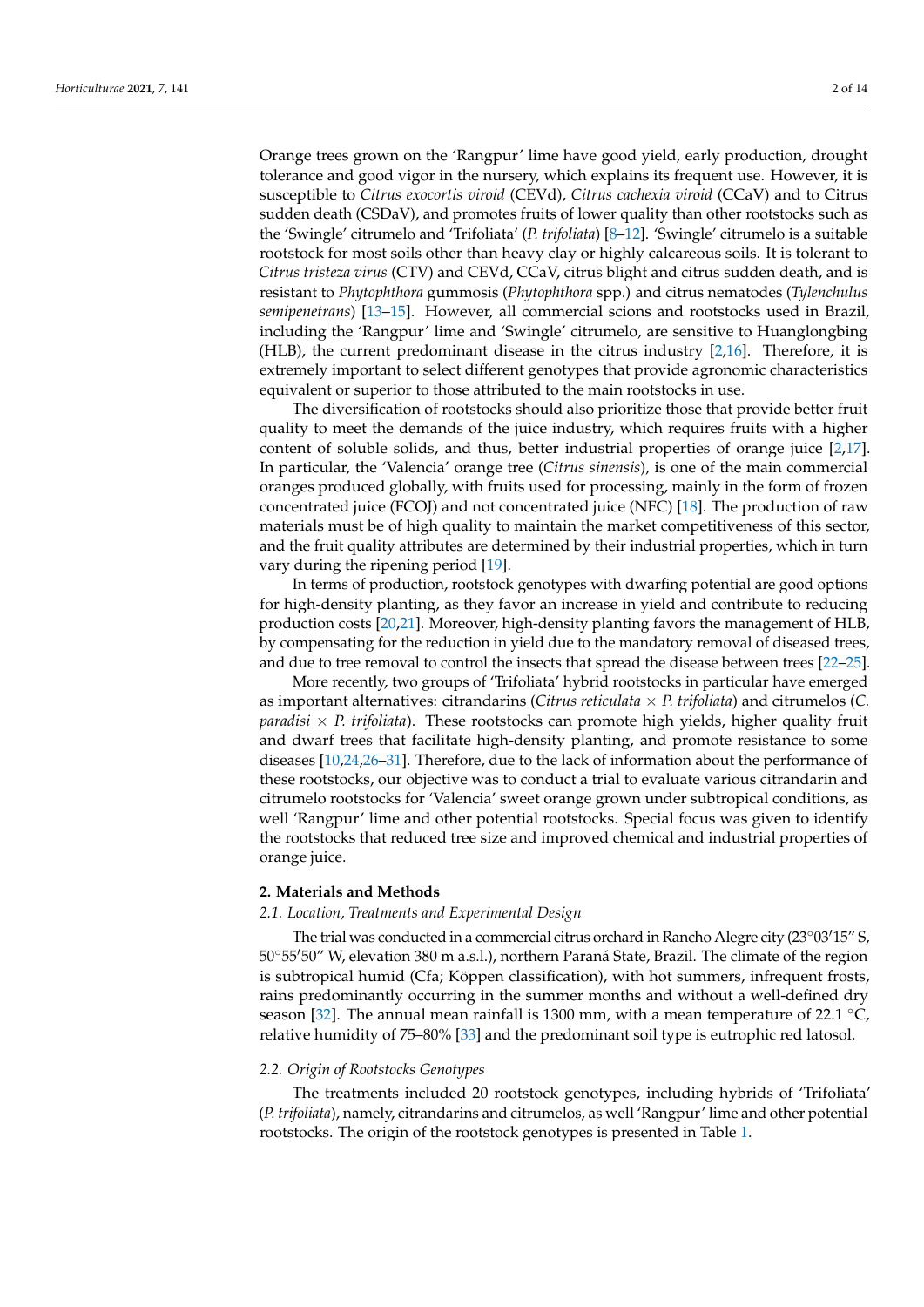| Rootstocks                        | Parentage/Species                                                            | <b>Accession Codes/Origin</b><br>$(CCSM/IAC BAG1$ and Certified Citrus Nursery <sup>2</sup> ) |
|-----------------------------------|------------------------------------------------------------------------------|-----------------------------------------------------------------------------------------------|
| 'US-852' citrandarin              | Citrus reticulata 'Changsha' $\times$ Poncirus trifoliata<br>'English Large' | 1454                                                                                          |
| 'US-801' citrandarin              | C. reticulata 'Changsha' $\times$ P. trifoliata 'English<br>Small'           | 1710                                                                                          |
| 'US-812' citrandarin              | C. reticulata 'Sunki' $\times$ P. trifoliata 'Benecke'                       | 1697                                                                                          |
| IPEACS-239 citrandarin            | C. reticulata 'Cleopatra' $\times$ P. trifoliata<br>'Rubidoux'               | 1600                                                                                          |
| IPEACS-256 citrandarin            | C. reticulata 'Cleopatra' $\times$ P. trifoliata 'English'                   | 1483                                                                                          |
| IPEACS-264 citrandarin            | C. reticulata 'Sunki' $\times$ P. trifoliata 'English'                       | 1628                                                                                          |
| F.80-3 citrumelo                  | Citrus paradisi $\times$ P. trifoliata                                       | 1460                                                                                          |
| F.80-5 citrumelo                  | C. paradisi $\times$ P. trifoliata                                           | 1457                                                                                          |
| F.80-6 citrumelo                  | C. paradisi $\times$ P. trifoliata                                           | 1456                                                                                          |
| F.80-7 citrumelo                  | C. paradisi $\times$ P. trifoliata                                           | 1458                                                                                          |
| F.80-8 citrumelo                  | C. paradisi $\times$ P. trifoliata                                           | 1459                                                                                          |
| 'W-2' citrumelo                   | C. paradisi $\times$ P. trifoliata                                           | 1455                                                                                          |
| 'Swingle' citrumelo               | C. paradisi $\times$ P. trifoliata                                           | 401                                                                                           |
| 'US-802' pummelo hybrid           | Citrus grandis 'Siamese' $\times$ P. trifoliata 'Gotha<br>Road'              | 1690                                                                                          |
| 'Murcott' tangor × 'Trifoliata'-9 | (C. reticulata $\times$ C. sinensis) $\times$ P. trifoliata                  | 1470                                                                                          |
| 'Trifoliata'                      | P. trifoliata                                                                | Certified Citrus Nursery                                                                      |
| 'Flying Dragon'                   | P. trifoliata 'Flying Dragon'                                                | Certified Citrus Nursery                                                                      |
| 'Rangpur' lime                    | Citrus limonia Osb.                                                          | Certified Citrus Nursery                                                                      |
| 'Florida' rough lemon             | Citrus jambhiri Lush.                                                        | Certified Citrus Nursery                                                                      |
| 'Sunki' tangerine                 | C. reticulata 'Sunki'                                                        | Certified Citrus Nursery                                                                      |

<span id="page-2-0"></span>**Table 1.** Common names, parentage (species names), access code or origin of 20 rootstocks evaluated for 'Valencia' sweet orange.

<sup>1</sup> CCSM/IAC BAG: Germplasm Bank—Centro de Citricultura Sylvio Moreira, Instituto Agronômico de Campinas, IAC, Brazil. <sup>2</sup> Pratinha Certified Citrus Nursery (Genotypes from Germplasm Bank–IDR–Instituto Agronômico do Paraná, IAPAR), Brazil.

> Field-ready grafted 'Valencia' orange trees clone IAC (*C. sinensis*) were planted in April 2013 in a  $6.0 \times 2.5$  m spacing, at 666.7 trees ha<sup>-1</sup>, under rainfed conditions. A randomized complete block design was used, with 20 treatments and four replicates, and each plot contained four trees.

#### *2.3. Agricultural Practices*

Liming was performed before planting the trees to neutralize soil acidity, provided that the initial pH value was 5.7. Powdered limestone was applied throughout the area in 2 m wide planting range around the nursery trees, at a depth of 20 cm. The pits, prepared in a deep groove, received 500 g of single superphosphate per nursery tree, 5 L of organic fertilizer and 200 g of limestone per linear meter [\[34\]](#page-13-5). Phytosanitary control was performed by monitoring pests and diseases, controlling them when they reached damage levels and weeds were controlled with herbicides within rows, and mowing between rows. Other agricultural practices were developed following the technical recommendations for the region [\[35\]](#page-13-6). No pruning was performed in the experimental orchard during the evaluated period.

#### *2.4. Evaluations*

## 2.4.1. Tree Growth Development

The growth development of 'Valencia' orange trees was assessed by measuring tree height (the distance from base to top of the tree) and canopy diameter, which were used to calculate canopy volume  $(V)$  using the following equation  $[36]$ :

$$
V\left(\text{m}^3\right) = 2/3 \times \left(\pi R^2 H\right)
$$

where *R* is the canopy radius and *H* is the tree height. Two orthogonal measurements were made in the middle of the tree, using a graduated scale, to determine the diameter and radius of the tree canopy. Tree growth was assessed in autumn (May and June) 2017, 2018 and 2019.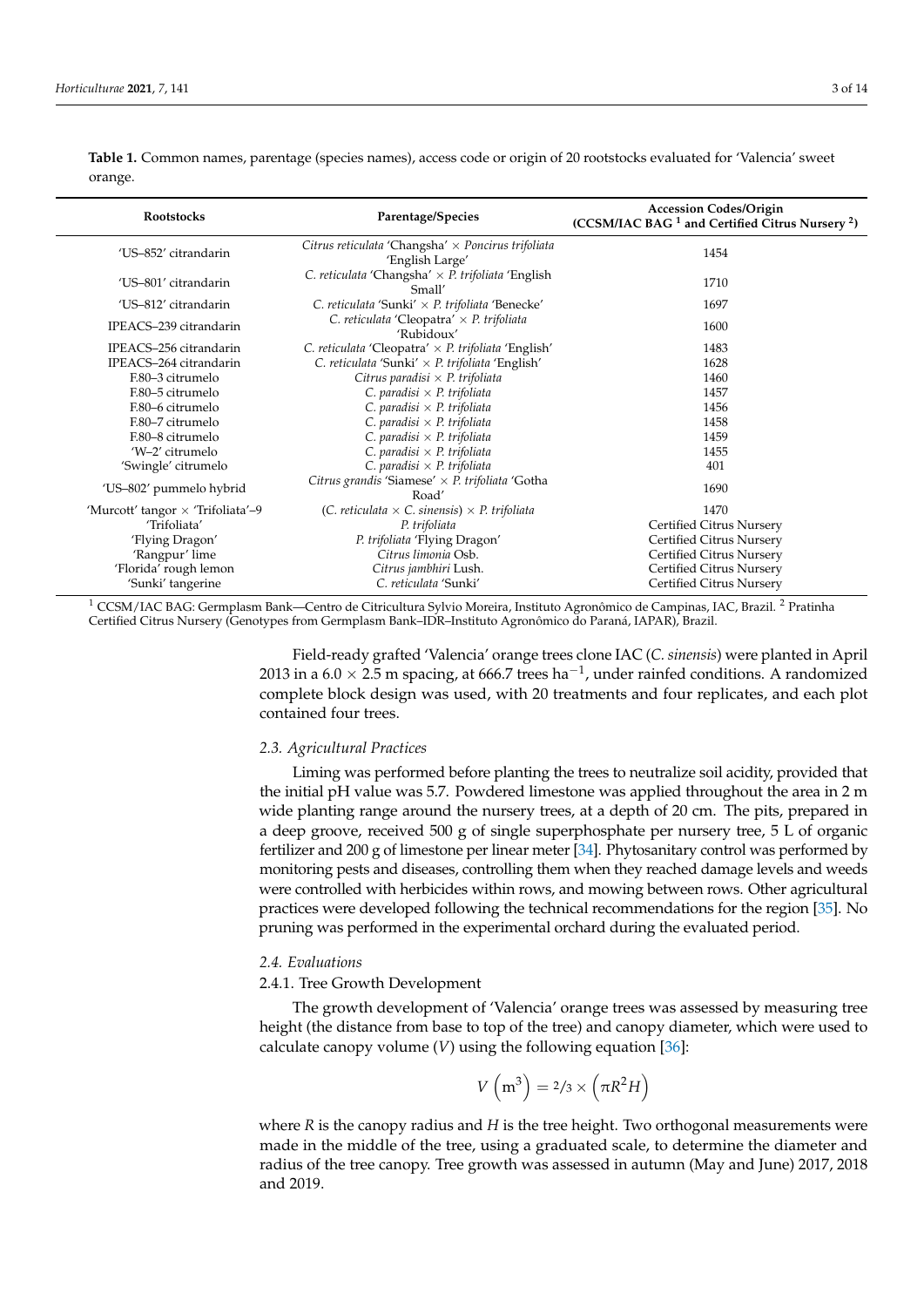## 2.4.2. Orange Production

To determine the production of each scion/rootstock combination (in kg fruit per tree), the fruits from each plot were weighed digitally at harvest in October 2017, 2018 and 2019. Accumulated fruit production per tree was the sum of production for the three harvest seasons. Based on these results, the production efficiency (*PE*) for the harvest seasons was calculated as follows:

$$
PE\left(\text{kg m}^{-3}\right) = \frac{\text{Fruit production (kg/tree)}}{\text{Canopy volume (m}^3)}
$$

## 2.4.3. Chemical and Industrial Properties of Orange Juices

The analyses of the impact of rootstocks on the main chemical and industrial properties of 'Valencia' orange juices were performed using samples of 15 fruits per plot, sampled at random from the outside of the trees, at a height of 1.0–2.0 m. Fruit samples were weighed and juiced using an FMC citrus juice extractor, and juice quality was analyzed using the standard laboratory methods [\[37\]](#page-13-8) at the Cooperativa Integrada Citrus Processing Plant, Uraí, PR, Brazil. The assessed industrial properties of orange juice are described below.

Soluble solid (SS) content of each sample was determined by direct reading, using a PAL– $\alpha^{\circledast}$  digital refractometer (Atago, Tokyo, Japan) with automatic temperature compensation, and the results were expressed in °Brix. Titratable acidity (TA) was determined by titrating 25 mL of juice with 0.1 N sodium hydroxide (NaOH) solution at pH 8.2, and is expressed as the percentage of citric acid. The maturation index (SS/TA), was used to evaluate fruit maturity.

Juice yield (*JY*, %) was determined using the following equation:

$$
JY\left(\% \right) = \frac{\text{Juice mass (g)}}{\text{Fruit mass (g)}} \times 100.
$$

The technological index (*TI*), the quantity of juice *SS* in 40.8 kg of fruit expressed as kg *SS* per 40.8 kg box was calculated using the following equation:

$$
I = \frac{[JY (%) \times SS (^oBrix) \times 40.8 \text{ kg} (weight of a standard orange box)]}{10,000}
$$

The industrial yield (*IY*), the number of orange boxes required to obtain 1 ton of frozen concentrated orange juice (66 ◦Brix), was calculated using the following equation:

$$
IY = \frac{660}{TI}
$$

where 660 represents the quantity (660 kg) of *SS* in 1 ton of frozen concentrated juice (66 °Brix).

#### *2.5. Statistical Analyses*

Data on vegetative development, production, chemical and industrial properties of orange juices were subjected to one-way ANOVA with the rootstock as variability factor, complemented by the Scott–Knott test  $(p < 0.05$  significance threshold) for all data, using Sisvar<sup>®</sup> software [\[38\]](#page-13-9). Principal component analysis was performed to explain the relationships between rootstocks and the evaluated variables, which were later grouped using agglomerative hierarchical clustering, both using R software and the FactorMiner package.

Using cluster analysis of production per tree, production efficiency, technological index and industrial yield for the 2017, 2018 and 2019 harvest seasons, and canopy volume for the 2019 harvest season, a Quick Reference Chart was created based on Castle et al. [\[26\]](#page-13-1). This chart accounts for the influence of each rootstock on the characteristics of the 'Valencia' orange tree, such as tree development and industrial properties of orange juice.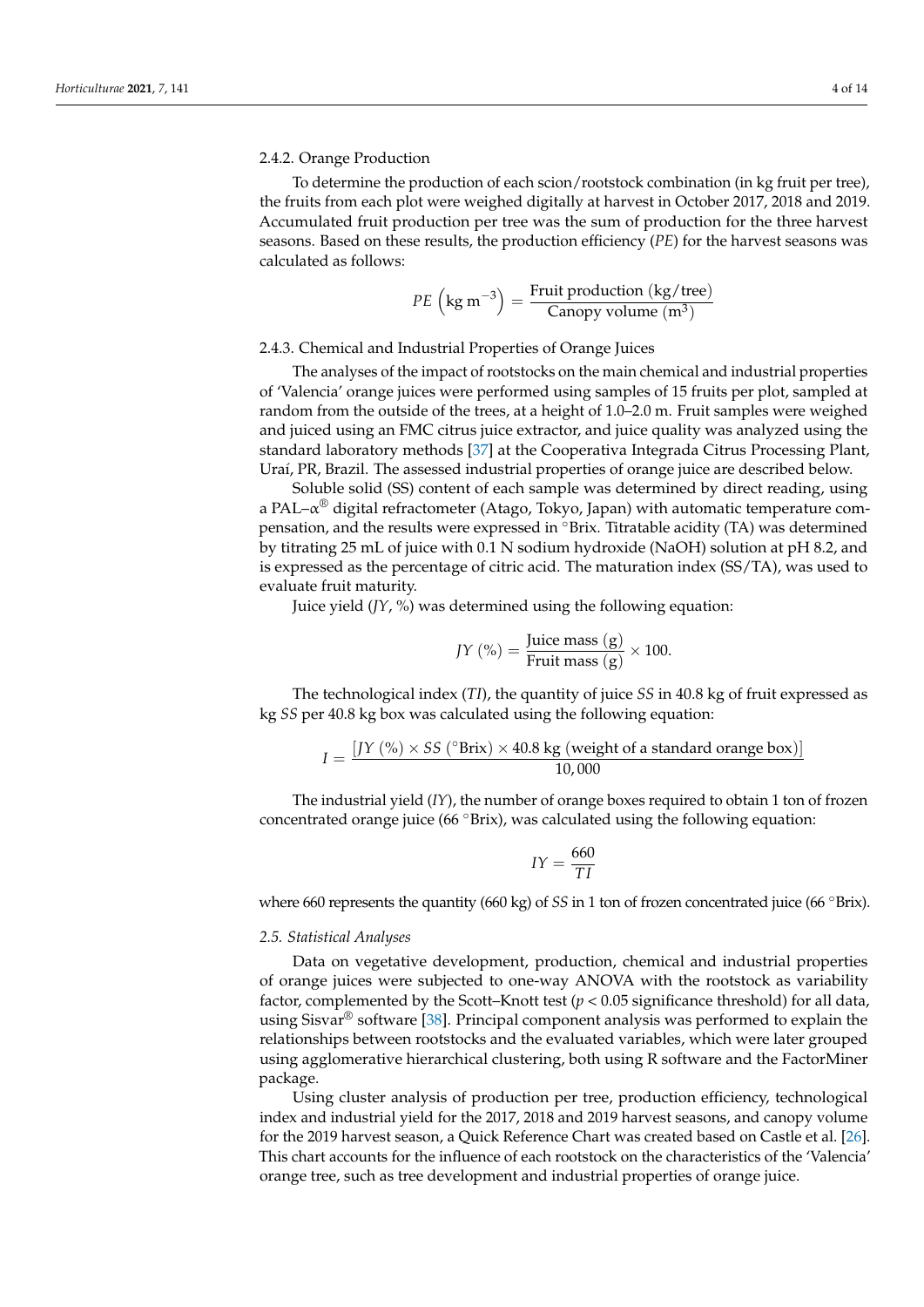## **3. Results**

## *3.1. Tree Growth Development*

'Valencia' orange trees grown on 'Flying Dragon' trifoliate, F.80–3 and F.80–5 citrumelo had lower canopy height than those grown on 'Florida' rough lemon and the 'Rangpur' lime rootstocks. All of the scion/rootstock combinations had canopy height <3.0 m, except for those using the IPEACS–264 citrandarin, F.80–8, F.80–7 and 'W–2' citrumelos, 'Rangpur' lime and 'Florida' rough lemon rootstocks. Some rootstock genotypes have dwarfing potential [\[39\]](#page-13-10), and we observed this with heights  $\leq$ 2.5 m for the IPEACS–256 (2.5 m) and IPEACS–239 citrandarins (2.4 m), F.80–3 (2.3 m) and F.80–5 (2.2 m) citrumelos and 'Flying Dragon' trifoliate (2.0 m) (Table [2\)](#page-4-0).

**Table 2.** Tree growth development of 'Valencia' sweet orange trees grafted on 20 rootstocks.

<span id="page-4-0"></span>

| <b>Rootstocks</b>                 | Canopy Height (m) |                  |                  |                  | Canopy Diameter (m) |                  | Canopy Volume (m <sup>3</sup> ) |                  |                   |
|-----------------------------------|-------------------|------------------|------------------|------------------|---------------------|------------------|---------------------------------|------------------|-------------------|
|                                   | 2017              | 2018             | 2019             | 2017             | 2018                | 2019             | 2017                            | 2018             | 2019              |
| 'US-852' citrandarin              | 2.4 <sub>b</sub>  | 2.5e             | 2.8c             | 2.2c             | 2.4 b               | 2.5c             | 6.0 <sub>d</sub>                | 7.8 c            | 9.1 d             |
| 'US-801' citrandarin              | 2.5 <sub>b</sub>  | 2.8 <sub>d</sub> | 2.9c             | 2.3 <sub>b</sub> | 2.5a                | 2.6 <sub>b</sub> | 7.0c                            | 8.7 b            | 10.7c             |
| 'US-812' citrandarin              | 2.5 <sub>b</sub>  | 2.3 f            | 2.7d             | 2.3 <sub>b</sub> | 2.4a                | 2.5c             | 6.8 c                           | 7.2c             | 8.7 d             |
| IPEACS-239 citrandarin            | 2.3c              | 2.1 <sub>g</sub> | 2.4 d            | 2.2c             | 2.3 <sub>b</sub>    | 2.3 <sub>d</sub> | 5.6 d                           | 6.0 <sub>d</sub> | 6.6 e             |
| IPEACS-256 citrandarin            | 2.2c              | 2.2 g            | 2.5d             | 2.2c             | 2.4a                | 2.4c             | 5.6 d                           | 6.5d             | 7.2 e             |
| IPEACS-264 citrandarin            | 2.7 <sub>b</sub>  | 3.0c             | 3.4 <sub>b</sub> | 2.3 <sub>b</sub> | 2.5a                | 2.9a             | 7.4 c                           | 9.6 <sub>b</sub> | 14.8 b            |
| F.80-3 citrumelo                  | 2.0 <sub>d</sub>  | $2.1\text{ g}$   | 2.3e             | 2.0 <sub>d</sub> | 2.3 <sub>b</sub>    | 2.2d             | 4.3e                            | 5.9d             | 6.0e              |
| F.80-5 citrumelo                  | 1.8 <sub>e</sub>  | 2.0 g            | 2.2e             | 1.9 <sub>e</sub> | 2.1c                | 2.2d             | 3.3f                            | 4.9 <sub>e</sub> | 5.7 e             |
| F.80–6 citrumelo                  | 2.3c              | 2.5e             | 2.7d             | 2.1c             | 2.4a                | 2.5c             | 5.6 d                           | 7.6c             | 9.0 <sub>d</sub>  |
| F.80-7 citrumelo                  | 2.5 <sub>b</sub>  | 2.9d             | 3.0c             | 2.3c             | 2.4a                | 2.7 <sub>b</sub> | 6.7c                            | 8.8 b            | 11.6c             |
| F.80-8 citrumelo                  | 2.5 <sub>b</sub>  | 3.0c             | 3.1c             | 2.2c             | 2.5a                | 2.8 <sub>b</sub> | 6.5c                            | 9.4 b            | 12.2c             |
| 'W-2' citrumelo                   | 2.5 <sub>b</sub>  | 3.0c             | 3.1c             | 2.2c             | 2.4a                | 2.7 <sub>b</sub> | 6.3 c                           | 9.3 <sub>b</sub> | 11.7c             |
| 'Swingle' citrumelo               | 2.5 <sub>b</sub>  | 2.9d             | 2.9c             | 2.3 <sub>b</sub> | 2.5a                | 2.6 <sub>b</sub> | 6.7 c                           | 9.0 <sub>b</sub> | 10.0 <sub>d</sub> |
| 'US-802' pummelo hybrid           | 2.3c              | 2.3 f            | 2.6d             | 2.1c             | 2.3 <sub>b</sub>    | 2.3c             | 5.4d                            | 6.8d             | 7.3 e             |
| 'Murcott' tangor × 'Trifoliata'-9 | 2.4 <sub>b</sub>  | 2.4e             | 2.7d             | 2.2c             | 2.4a                | 2.5c             | 6.1 <sub>d</sub>                | 7.5 c            | 8.4 d             |
| 'Trifoliata'                      | 2.2c              | 2.3 f            | 2.6d             | 2.1c             | 2.3 <sub>b</sub>    | 2.4c             | 5.4 d                           | 6.5d             | 7.9 d             |
| 'Flying Dragon'                   | 1.8 <sub>e</sub>  | 1.8h             | 2.0 <sub>e</sub> | 1.8 <sub>e</sub> | 2.0 <sub>d</sub>    | 2.1 <sub>d</sub> | 3.2 f                           | 3.6f             | 4.7 e             |
| 'Rangpur' lime                    | 2.9a              | 3.2 <sub>b</sub> | 3.4 <sub>b</sub> | 2.4 <sub>b</sub> | 2.5a                | 2.7 <sub>b</sub> | 8.2 b                           | 10.2a            | 13.2 <sub>b</sub> |
| 'Florida' rough lemon             | 3.0a              | 3.5a             | 3.7a             | 2.5a             | 2.5a                | 3.1a             | 9.6a                            | 11.3a            | 18.9 a            |
| 'Sunki' tangerine                 | 2.6 <sub>b</sub>  | 2.7d             | 2.9c             | 2.5a             | 2.5a                | 2.8 <sub>b</sub> | 8.2 b                           | 8.9 b            | 11.7 c            |
| F-value                           | $25.6*$           | $31.6*$          | $20.1*$          | $12.7*$          | $11.0*$             | $8.5*$           | $25.1*$                         | $25.8*$          | $19.3*$           |

Means within columns followed by the same letter do not differ statistically by one-way ANOVA with the rootstock as variability factor (Scott–Knott test, *p* < 0.05). \* *p* < 0.01.

> Trees grown on 'Flying Dragon' trifoliate and on F.80–5 and F.80–3 citrumelo rootstocks had narrower canopy diameter (mean diameter 1.8–2.2 m for all seasons) than those on 'Florida' rough lemon (mean diameter 2.5–3.1 m). Trees grown on IPEACS–239 citrandarin rootstock had narrower canopy diameter than those grown on the other citrandarin rootstocks; those grown on F.80–3, F.80–5 and F.80–6 citrumelo rootstocks had narrower canopy diameter than those on the other citrumelo rootstocks (Table [2\)](#page-4-0).

> Trees on F.80–3 and F.80–5 citrumelo and 'Flying Dragon' trifoliate rootstocks had the lowest values in canopy volume (means of 6.0  $\mathrm{m}^3$ , 5.7  $\mathrm{m}^3$  and 4.7  $\mathrm{m}^3$ , respectively, for the last season). Those on F.80–6 citrumelo, IPEACS–256 and IPEACS–239 citrandarins and 'US-802' pummelo hybrid had intermediate canopy volumes  $(6.6-9.0 \text{ m}^3)$ . Conversely, in all seasons, canopy volume was highest for trees grown on 'Florida' rough lemon rootstock, followed by 'Rangpur' lime, 'Sunki' tangerine, F.80–7, F.80–8 and 'W–2' citrumelos and IPEACS–264 and 'US–801' citrandarins, with means of 10.7–18.9  $m^3$  (Table [2\)](#page-4-0).

> Due to the integrated management for mitigating HLB in the experimental location, such as monitoring and chemical control of psyllid, local and regional removal of symptomatic trees, release of psyllid parasitoids, among others, the disease incidence was low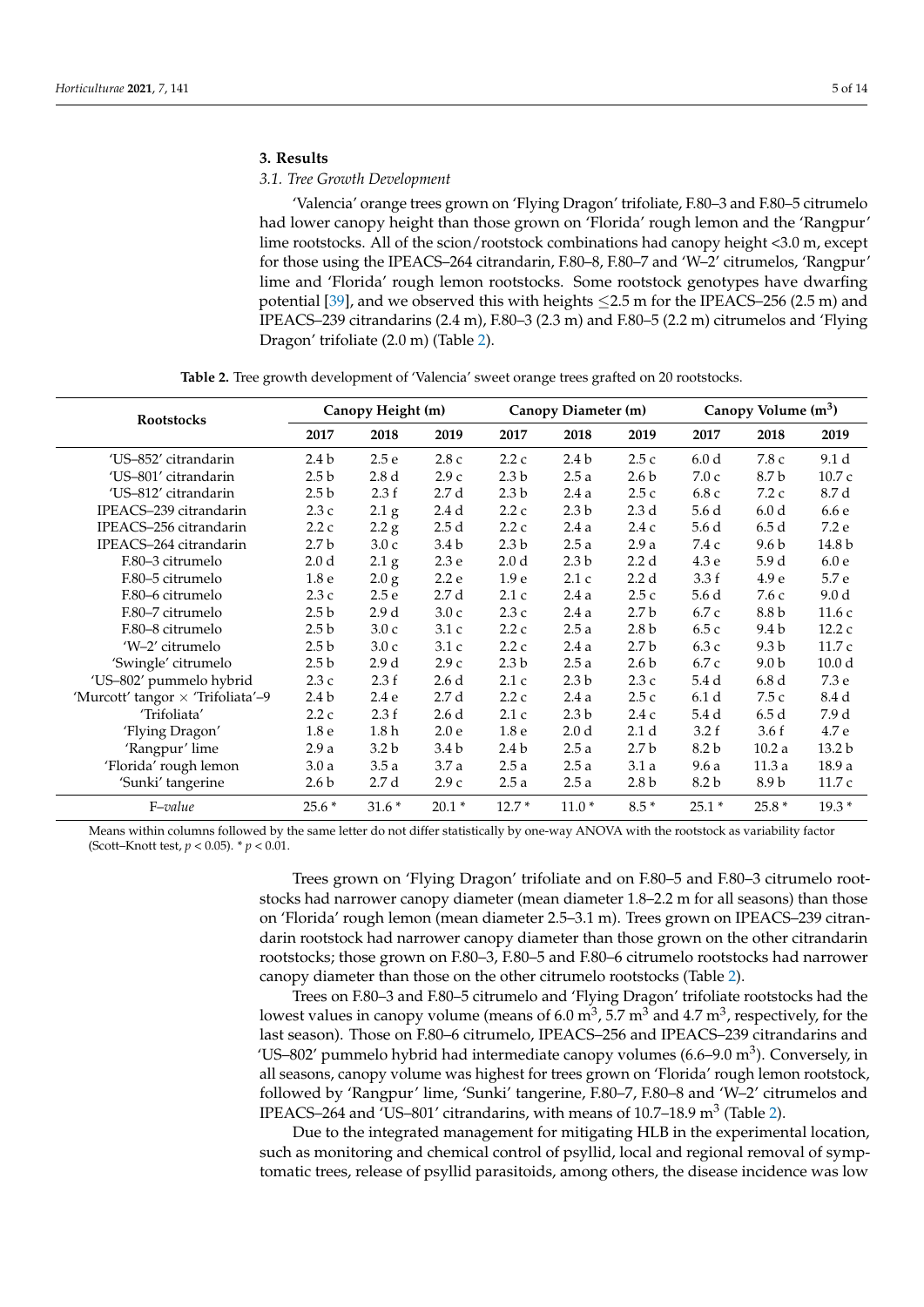during the assessments and evenly distributed in the area, i.e., all rootstock genotype seemed to have the same behavior regarding this characteristic.

#### *3.2. Orange Production*

In the first harvest season (2017), trees grown on 'Rangpur' lime, 'US–812' citrandarin and 'W–2' citrumelo rootstocks had higher production, averaging 101.1, 91.4 and 89.0 kg/tree, respectively. The least productive rootstocks were F.80–3, F.80–5 and F.80–6 citrumelos, 'US–802' pummelo hybrid, 'Trifoliata' and 'Flying Dragon' trifoliate, with means ranging from 57.8 kg/tree to 26.9 kg/tree (Table [3\)](#page-5-0).

<span id="page-5-0"></span>

| <b>Rootstocks</b>                 |                   | Production (kg/tree) |                   | Accumulated        | Production Efficiency ( $\text{kg m}^{-3}$ ) |                  |                  |  |
|-----------------------------------|-------------------|----------------------|-------------------|--------------------|----------------------------------------------|------------------|------------------|--|
|                                   | 2017              | 2018                 | 2019              | Production         | 2017                                         | 2018             | 2019             |  |
| 'US-852' citrandarin              | 55.2 c            | 46.9 b               | 65.7 b            | 167.8 <sub>b</sub> | 9.0 <sub>b</sub>                             | 6.1 <sub>b</sub> | 7.5 b            |  |
| 'US-801' citrandarin              | 79.8 b            | 54.5 a               | 89.3 a            | 223.6 a            | 11.4a                                        | 6.3 <sub>b</sub> | 8.5 b            |  |
| 'US-812' citrandarin              | 89.0 a            | 69.4a                | 66.1 <sub>b</sub> | 224.4a             | 13.2a                                        | 9.7a             | 7.5 b            |  |
| IPEACS-239 citrandarin            | 63.7 <sub>b</sub> | 46.6 <sub>b</sub>    | 66.2 b            | 176.4 b            | 11.2a                                        | 7.8a             | 10.3a            |  |
| IPEACS-256 citrandarin            | 72.4 b            | 33.0 <sub>b</sub>    | 82.0a             | 187.5 b            | 13.1a                                        | 5.0 <sub>b</sub> | 11.4a            |  |
| IPEACS-264 citrandarin            | 82.1 b            | 78.2 a               | 75.6 b            | 235.9 a            | 11.1a                                        | 8.2 a            | 5.1 <sub>b</sub> |  |
| F.80-3 citrumelo                  | 57.8 c            | 42.0 <sub>b</sub>    | 72.0 b            | 171.8 b            | 13.5a                                        | 6.9a             | 12.4a            |  |
| F.80-5 citrumelo                  | 46.8 c            | 39.4 b               | 61.6 <sub>b</sub> | 147.8 b            | 14.1 a                                       | 8.3 a            | 10.8a            |  |
| F.80–6 citrumelo                  | 48.5 c            | 54.6 a               | 73.4 b            | 176.5 <sub>b</sub> | 9.0 <sub>b</sub>                             | 7.3a             | 8.1 b            |  |
| F.80-7 citrumelo                  | 70.3 b            | 59.5a                | 95.4 a            | 225.2a             | 10.6a                                        | 6.8a             | 8.7 b            |  |
| F.80-8 citrumelo                  | 72.3 b            | 60.3a                | 95.2a             | 227.8 a            | 11.1a                                        | 6.6a             | 8.3 b            |  |
| 'W-2' citrumelo                   | 91.4 a            | 47.3 b               | 97.5a             | 236.2 a            | 14.6 a                                       | 5.0 <sub>b</sub> | 8.4 b            |  |
| 'Swingle' citrumelo               | 73.3 b            | 48.7 b               | 93.2 a            | 215.1 a            | 10.9a                                        | 5.4 <sub>b</sub> | 9.6a             |  |
| 'US-802' pummelo hybrid           | 48.0c             | 52.6a                | 96.1 a            | 196.7 a            | 8.6 b                                        | 8.0a             | 13.3a            |  |
| 'Murcott' tangor × 'Trifoliata'-9 | 68.7 b            | 66.3 a               | 96.1 a            | 231.1 a            | 11.3a                                        | 8.8 a            | 11.6a            |  |
| 'Trifoliata'                      | 41.9c             | 46.6 <sub>b</sub>    | 77.2 b            | 165.7b             | 7.6 b                                        | 7.5a             | 9.9a             |  |
| 'Flying Dragon'                   | 26.9c             | 5.8c                 | 37.4 c            | 70.1c              | 8.7 b                                        | 1.6c             | 8.0 b            |  |
| 'Rangpur' lime                    | 101.1 a           | 62.0a                | 100.8a            | 263.9 a            | 12.3a                                        | 6.1 <sub>b</sub> | 7.5 b            |  |
| 'Florida' rough lemon             | 82.2 b            | 73.2 a               | 98.7 a            | 254.1 a            | 8.6 b                                        | 6.5a             | 5.3 b            |  |
| 'Sunki' tangerine                 | 77.8 b            | 46.4 b               | 95.1 a            | 219.3a             | 9.7 b                                        | 5.3 <sub>b</sub> | 8.2 b            |  |
| F-value                           | $7.4*$            | $4.8*$               | $3.7*$            | $10.1*$            | $2.6**$                                      | $2.9*$           | $4.3*$           |  |

**Table 3.** Production of 'Valencia' sweet orange trees grafted on 20 rootstocks.

Means within columns followed by the same letter do not differ statistically by one-way ANOVA with the rootstock as variability factor (Scott–Knott test, *p* < 0.05). \* *p* < 0.01. \*\* *p* < 0.05.

> For the 2018 harvest season, trees on 'US–801', 'US–812' and IPEACS–264 citrandarins, F.80–6, F.80–7 and F.80–8 citrumelos, 'US–802' pummelo hybrid, 'Murcott' tangor  $\times$  'Trifoliata'–9, 'Rangpur' lime and 'Florida' rough lemon rootstocks had higher production, and those on F.80–3, F.80–5, 'W–2' and 'Swingle' citrumelo, 'US–852', IPEACS–256 and IPEACS–239 citrandarin, 'Flying Dragon' trifoliate, 'Trifoliata' and 'Sunki' tangerine rootstocks had lower production. For the 2019 harvest season, trees grown on at least eight of the 'Trifoliata' hybrid rootstocks had high production, with no statistical difference from that of those grown on the 'Rangpur' lime, 'Florida' rough lemon and 'Sunki' tangerine rootstocks (Table [3\)](#page-5-0).

> The accumulated production means were higher, at 196.7–263.9 kg/tree, for 'US–801', 'US–812' and IPEACS–264 citrandarin, F.80–7, F.80–8, 'W–2' and 'Swingle' citrumelo, 'US– 802' pummelo hybrid and 'Murcott' tangor  $\times$  'Trifoliata'–9 rootstocks; their accumulated production did not differ statistically from that of the 'Rangpur' lime, 'Florida' rough lemon and 'Sunki' tangerine rootstocks. The F.80–3, F.80–5 and F.80–6 citrumelo rootstocks had lower mean accumulated production than the other citrumelos; 'US–852', IPEACS–256 and IPEACS–239 were the least productive among the citrandarin rootstocks (Table [3\)](#page-5-0).

> In the three harvest seasons assessed, trees on F.80–3 and F.80–5 citrumelo, IPEACS–239 citrandarin and 'Murcott' tangor  $\times$  'Trifoliata'–9 rootstock had better production efficiency, with means in the last harvest season of 10.8–12.4 kg m<sup>-3</sup>. The IPEACS–256, IPEACS–264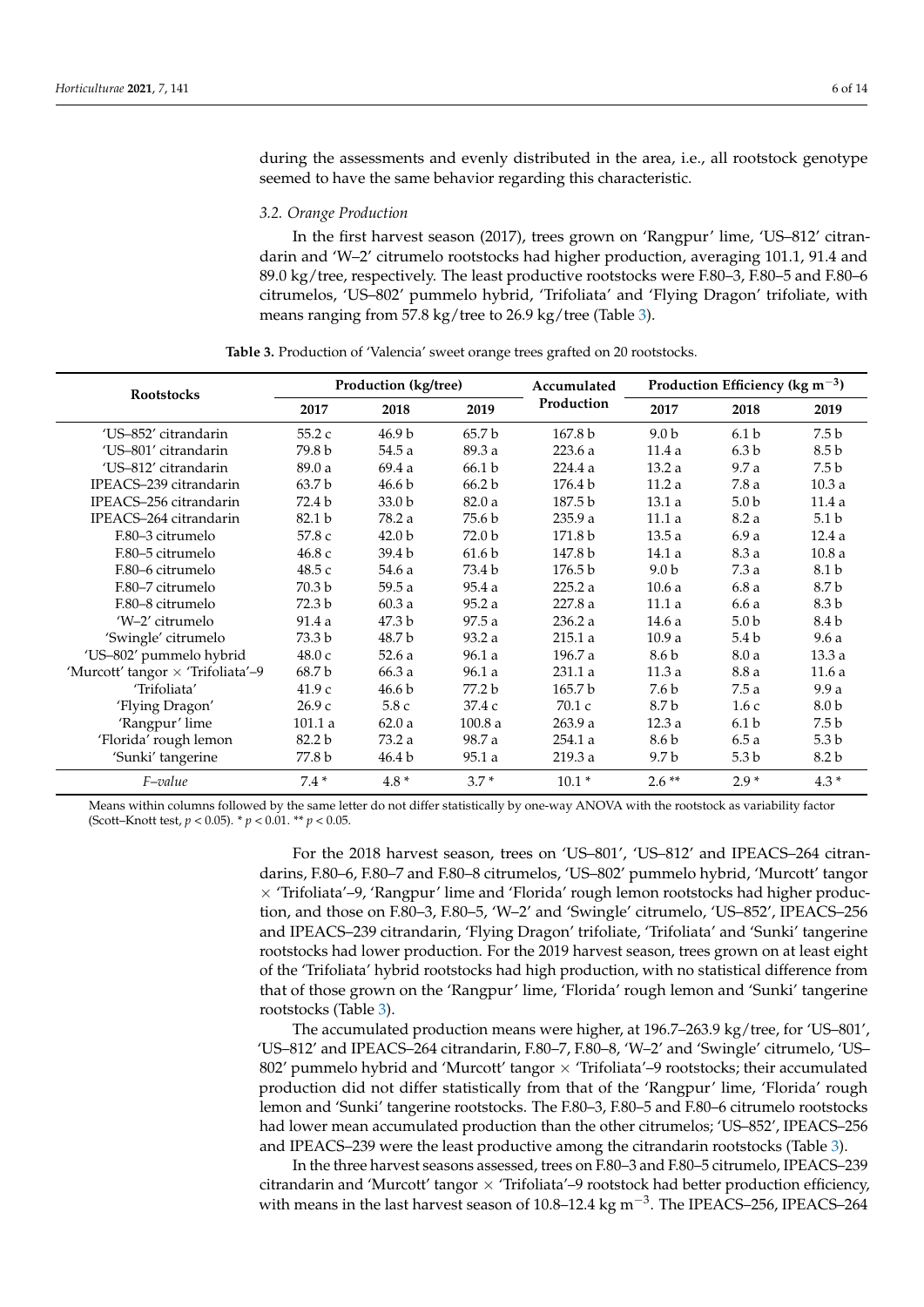and 'US–812' citrandarins, F.80–7, F.80–8 and 'Swingle' citrumelos, 'US–802' pummelo hybrid and 'Trifoliata' rootstocks also had good production efficiency in at least two harvest seasons, with no difference among the other genotypes with the highest means. Conversely, 'Sunki' tangerine, 'US–852' and 'US–801' citrandarins, 'Flying Dragon' trifoliate, 'Rangpur' lime, 'Florida' rough lemon and 'W–2' and F.80–6 citrumelo rootstocks produced the lowest mean of production efficiency (Table [3\)](#page-5-0).

## *3.3. Chemical and Industrial Properties of Orange Juices*

For the 2017 harvest season, trees grown on IPEACS–256 citrandarin and 'Flying Dragon' trifoliate rootstocks had fruits with the highest mean SS content (11.1 and 11.5 °Brix, respectively); the lowest mean SS content was obtained for 'Rangpur' lime (8.9 °Brix), 'Florida' rough lemon (8.6 °Brix) and F.80–7 citrumelo rootstocks (9.1 °Brix) (Table [4\)](#page-6-0).

**Table 4.** Chemical properties of juices of 'Valencia' sweet orange trees grafted on 20 rootstocks.

<span id="page-6-0"></span>

| <b>Rootstocks</b>                    | Soluble Solids-SS (°Brix) |                  |                   |                  | Titratable Acidity-TA (%) |                   | <b>Maturation Index-MI</b><br>(SS/TA) |                   |                   |
|--------------------------------------|---------------------------|------------------|-------------------|------------------|---------------------------|-------------------|---------------------------------------|-------------------|-------------------|
|                                      | 2017                      | 2018             | 2019              | 2017             | 2018                      | 2019              | 2017                                  | 2018              | 2019              |
| 'US-852' citrandarin                 | 10.4 <sub>b</sub>         | 10.7a            | 12.4a             | 0.7 <sub>b</sub> | 0.7 <sub>b</sub>          | 0.5               | 14.4 a                                | 14.8 a            | 24.4 a            |
| 'US-801' citrandarin                 | 9.7c                      | 9.7 a            | 11.4 <sub>b</sub> | 0.8 <sub>b</sub> | 0.7 <sub>b</sub>          | 0.6               | 12.7 b                                | 14.1 a            | 19.0 b            |
| 'US-812' citrandarin                 | 10.7 <sub>b</sub>         | 10.7a            | 12.7 a            | 0.8 <sub>b</sub> | 1.0a                      | $0.7\,$           | 13.5a                                 | 11.3 <sub>b</sub> | 19.0 b            |
| IPEACS-239 citrandarin               | 10.7 <sub>b</sub>         | 10.9a            | 12.9a             | 0.8 <sub>b</sub> | 0.7 <sub>b</sub>          | 0.6               | 13.1a                                 | 16.3a             | 20.5 <sub>b</sub> |
| IPEACS-256 citrandarin               | 11.1 a                    | 11.4a            | 12.6a             | 0.8 <sub>b</sub> | 0.8 <sub>b</sub>          | 0.6               | 14.5a                                 | 14.4 a            | 20.7 <sub>b</sub> |
| IPEACS-264 citrandarin               | 9.8c                      | 9.6a             | 12.2a             | 0.8 <sub>b</sub> | 0.7 <sub>b</sub>          | 0.7               | 13.0a                                 | 13.7 <sub>b</sub> | 19.7 <sub>b</sub> |
| F.80-3 citrumelo                     | 9.9c                      | 9.3 <sub>b</sub> | 11.3 <sub>b</sub> | 0.8 <sub>b</sub> | 0.7 <sub>b</sub>          | 0.6               | 12.8 b                                | 13.7 b            | 18.3 b            |
| F.80-5 citrumelo                     | 9.8c                      | 10.3a            | 11.0 <sub>b</sub> | 0.8 <sub>b</sub> | 0.7 <sub>b</sub>          | 0.6               | 12.5 <sub>b</sub>                     | 14.9 a            | 19.9 <sub>b</sub> |
| F.80-6 citrumelo                     | 9.9c                      | 10.7a            | 11.9 <sub>b</sub> | 0.7 <sub>b</sub> | 0.7 <sub>b</sub>          | 0.6               | 13.6a                                 | 15.4a             | 18.6 <sub>b</sub> |
| F.80-7 citrumelo                     | 9.1 <sub>d</sub>          | 9.1 <sub>b</sub> | 11.1 <sub>b</sub> | 0.7 <sub>b</sub> | 0.7 <sub>b</sub>          | 0.6               | 12.3 <sub>b</sub>                     | 12.6 <sub>b</sub> | 18.0 <sub>b</sub> |
| F.80-8 citrumelo                     | 9.6c                      | 10.0a            | 11.6 <sub>b</sub> | 0.8 <sub>b</sub> | 0.7 <sub>b</sub>          | 0.7               | 12.1 <sub>b</sub>                     | 14.5a             | 17.4 <sub>b</sub> |
| 'W-2' citrumelo                      | 9.6c                      | 9.6a             | 11.4 b            | 0.8 <sub>b</sub> | 0.7 <sub>b</sub>          | 0.6               | 12.5 <sub>b</sub>                     | 13.8 b            | 19.7 b            |
| 'Swingle' citrumelo                  | 10.0c                     | 10.1a            | 12.7a             | 0.8 <sub>b</sub> | 0.8 <sub>b</sub>          | 0.7               | 13.3a                                 | 13.1 <sub>b</sub> | 17.9 <sub>b</sub> |
| 'US-802' pummelo hybrid              | 9.7 c                     | 9.8a             | 11.7 b            | 0.7 <sub>b</sub> | 0.7 <sub>b</sub>          | 0.6               | 13.1a                                 | 14.9 a            | 20.1 <sub>b</sub> |
| 'Murcott' tangor ×<br>'Trifoliata'-9 | 9.7 c                     | 9.7 a            | 12.6a             | 0.8 <sub>b</sub> | 0.7 <sub>b</sub>          | 0.7               | 12.3 b                                | 13.0 <sub>b</sub> | 18.3 b            |
| 'Trifoliata'                         | 10.6 <sub>b</sub>         | 10.6a            | 13.3a             | 0.8 <sub>b</sub> | 0.7 <sub>b</sub>          | 0.6               | 14.0a                                 | 15.9a             | 22.9a             |
| 'Flying Dragon'                      | 11.5a                     | 11.1a            | 12.5a             | 1.0a             | 0.8 <sub>b</sub>          | 0.7               | 12.1 <sub>b</sub>                     | 15.1a             | 18.7 b            |
| 'Rangpur' lime                       | 8.9 d                     | 9.2 <sub>b</sub> | 11.7 <sub>b</sub> | 0.8 <sub>b</sub> | 0.7 <sub>b</sub>          | 0.7               | 11.5 <sub>b</sub>                     | 12.9 <sub>b</sub> | 17.4 b            |
| 'Florida' rough lemon                | 8.6 d                     | 8.8 b            | 11.2 <sub>b</sub> | 0.8 <sub>b</sub> | 0.7 <sub>b</sub>          | 0.7               | 11.3 <sub>b</sub>                     | 12.9 <sub>b</sub> | 17.1 b            |
| 'Sunki' tangerine                    | 9.8c                      | 10.4a            | 12.2a             | 0.7 <sub>b</sub> | 0.7 <sub>b</sub>          | 0.6               | 13.6a                                 | 15.1a             | 20.4 <sub>b</sub> |
| $F-value$                            | $12.1*$                   | $8.7*$           | $2.7*$            | $3.9*$           | $1.9**$                   | 2.0 <sup>ns</sup> | $3.3*$                                | $3.0*$            | $2.4*$            |

Means within columns followed by the same letter do not differ statistically by one-way ANOVA with the rootstock as variability factor (Scott–Knott test,  $p < 0.05$ ).  $\binom{*}{p} < 0.01$ . ns: not significant.

> Those on 'Flying Dragon' trifoliate rootstock had fruits with higher TA than the other genotypes evaluated, and the highest maturation index—MI or *ratio* (SS/TA) was observed for fruits of trees grown on F.80–6 and 'Swingle' citrumelo, 'US–802' pummelo hybrid, 'Trifoliata', 'Sunki' tangerine and the other citrandarin rootstocks, except for 'US–801' (Table [4\)](#page-6-0). The lowest means of industrial yield and technological index were observed for fruits of trees grown on 'US–801' citrandarin, F.80–5, F.80–7 and 'W–2' citrumelos, 'Rangpur' lime, and 'Florida' rough lemon (Table [5\)](#page-7-0).

> For the 2018 harvest season, trees on F.80–7 citrumelo, 'Rangpur' lime and 'Florida' rough lemon rootstocks had fruit with lower SS content. Higher fruit TA was observed when trees were grown on 'US–812' citrandarin rootstock. Mean MI was highest when trees were on 'US–852', 'US–801', IPEACS–256 and IPEACS–239 citrandarins, F.80–5, F.80–6 and F.80–8 citrumelos, 'US–802' pummelo hybrid, 'Trifoliata', 'Flying Dragon' trifoliate and 'Sunki' tangerine (Table [4\)](#page-6-0). Trees grown on 'Florida' rough lemon had the highest mean industrial yield and lowest mean technological index (382.3 boxes of 40.8 kg each per ton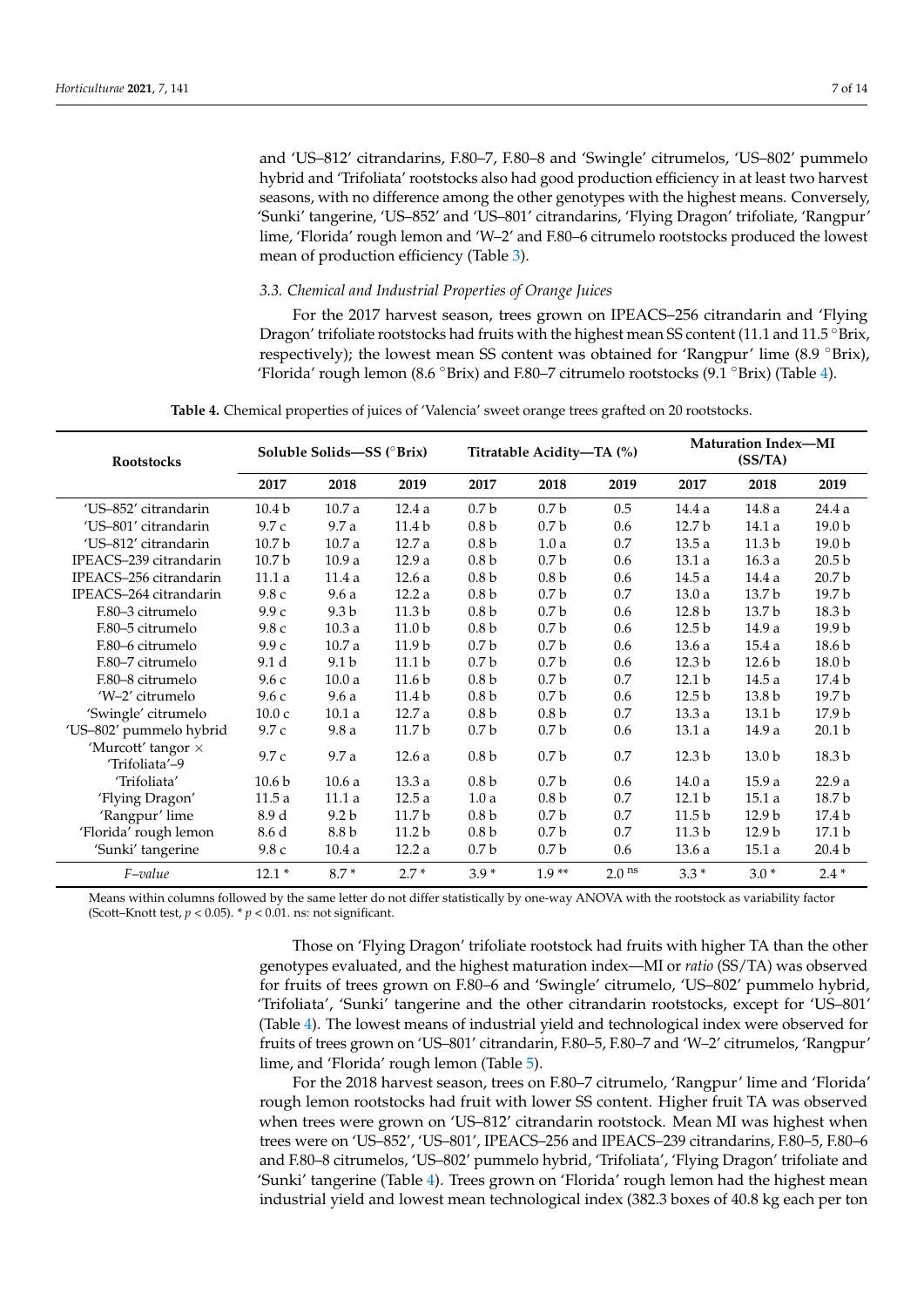of concentrated juice, and 1.7 kg of SS per 40.8 kg box, respectively). The order of the other rootstocks, ranked in terms of decreasing industrial yield, is as follows: 'Rangpur' lime, 'US–801' and IPEACS–264 citrandarins, F.80–3, F.80–7 and 'W–2' citrumelos and 'Murcott' tangor  $\times$  Trifoliata–9' (Table [5\)](#page-7-0).

**Table 5.** Industrial properties of juices of 'Valencia' sweet orange trees grafted on 20 rootstocks.

<span id="page-7-0"></span>

| <b>Rootstocks</b>                 | Juice Yield (%)   |                   |          |                    | Industrial Yield <sup>a</sup> |                   | Technological Index <sup>b</sup> |                  |          |  |
|-----------------------------------|-------------------|-------------------|----------|--------------------|-------------------------------|-------------------|----------------------------------|------------------|----------|--|
|                                   | 2017              | 2018              | 2019     | 2017               | 2018                          | 2019              | 2017                             | 2018             | 2019     |  |
| 'US-852' citrandarin              | 60.9              | 53.7              | 58.8     | 258.1 b            | 282.7 c                       | 221.9             | 2.6a                             | 2.3a             | 3.0      |  |
| 'US-801' citrandarin              | 59.5              | 51.3              | 60.6     | 282.8 a            | 326.2 b                       | 236.6             | 2.4 <sub>b</sub>                 | 2.0 <sub>b</sub> | 2.8      |  |
| 'US-812' citrandarin              | 61.4              | 55.0              | 63.9     | 251.6 <sub>b</sub> | 277.2 c                       | 200.2             | 2.7a                             | 2.4a             | 3.3      |  |
| IPEACS-239 citrandarin            | 66.7              | 52.9              | 55.9     | 229.2 b            | 280.4 c                       | 225.4             | 2.9a                             | 2.4a             | 2.9      |  |
| IPEACS-256 citrandarin            | 61.3              | 51.6              | 56.9     | 239.4 b            | 277.4 c                       | 228.7             | 2.8a                             | 2.4a             | 2.9      |  |
| IPEACS-264 citrandarin            | 62.5              | 52.0              | 60.2     | 267.1 b            | 326.9 b                       | 222.8             | 2.5a                             | 2.0 <sub>b</sub> | 3.0      |  |
| F.80-3 citrumelo                  | 62.2              | 50.9              | 59.0     | 265.7 b            | 342.3 b                       | 243.0             | 2.5a                             | 1.9 <sub>b</sub> | 2.7      |  |
| F.80-5 citrumelo                  | 56.3              | 50.9              | 57.4     | 297.3 a            | 309.8 с                       | 257.6             | 2.2 <sub>b</sub>                 | 2.2a             | 2.6      |  |
| F.80–6 citrumelo                  | 61.3              | 53.0              | 58.9     | 268.8 b            | 285.3 c                       | 232.0             | 2.5a                             | 2.3a             | 2.9      |  |
| F.80-7 citrumelo                  | 59.0              | 53.0              | 56.2     | 302.7 a            | 338.4 b                       | 262.8             | 2.2 <sub>b</sub>                 | 2.0 <sub>b</sub> | 2.6      |  |
| F.80-8 citrumelo                  | 63.0              | 52.7              | 59.5     | 268.3 b            | 307.3 с                       | 235.3             | 2.5a                             | 2.2a             | 2.8      |  |
| 'W-2' citrumelo                   | 59.8              | 53.3              | 59.1     | 286.2 a            | 315.4 b                       | 243.1             | 2.3 <sub>b</sub>                 | 2.1 <sub>b</sub> | 2.7      |  |
| 'Swingle' citrumelo               | 63.7              | 52.6              | 58.0     | 255.8 <sub>b</sub> | 303.8 c                       | 221.3             | 2.6a                             | 2.2a             | 3.0      |  |
| 'US-802' pummelo hybrid           | 62.2              | 55.7              | 57.6     | 273.3 b            | 295.8 с                       | 243.0             | 2.5a                             | 2.2a             | 2.7      |  |
| 'Murcott' tangor × 'Trifoliata'-9 | 63.0              | 51.2              | 57.2     | 264.1 b            | 327.3 b                       | 236.5             | 2.5a                             | 2.0 <sub>b</sub> | 2.9      |  |
| 'Trifoliata'                      | 57.9              | 52.1              | 52.4     | 271.8 b            | 305.6 с                       | 235.4             | 2.5a                             | 2.3a             | 2.8      |  |
| 'Flying Dragon'                   | 54.6              | 47.6              | 58.0     | 260.9 b            | 307.4 c                       | 225.5             | 2.6a                             | 2.2a             | 2.9      |  |
| 'Rangpur' lime                    | 57.9              | 51.8              | 58.6     | 323.4 a            | 339.0 b                       | 240.7             | 2.1 <sub>b</sub>                 | 1.9 <sub>b</sub> | 2.8      |  |
| 'Florida' rough lemon             | 60.7              | 48.8              | 59.0     | 312.3 a            | 382.3 a                       | 245.5             | 2.1 <sub>b</sub>                 | 1.7 <sub>b</sub> | 2.7      |  |
| 'Sunki' tangerine                 | 62.1              | 53.0              | 58.0     | 271.2 b            | 293.7 c                       | 230.7             | 2.5a                             | 2.3a             | 2.9      |  |
| F-value                           | 1.6 <sup>ns</sup> | 1.6 <sup>ns</sup> | $1.1$ ns | $3.1*$             | $4.4 *$                       | 1.2 <sup>ns</sup> | $3.0*$                           | $5.0*$           | $1.4$ ns |  |

Means within columns followed by the same letter do not differ statistically by one-way ANOVA with the rootstock as variability factor (Scott–Knott test,  $p < 0.05$ ). \*  $p < 0.01$ . ns: not significant. <sup>a</sup>: No. of boxes of 40.8 kg per ton of frozen concentrated orange juice; <sup>b</sup>: kg of SS per box of 40.8 kg.

> In the 2019 harvest season, there were no significant differences among rootstocks in terms of juice yield, industrial yield, technological index and TA. Low SS contents were observed for the fruits of trees grown on 'US–801' citrandarin (11.4 ◦Brix), 'Murcott' tangor  $\times$  Trifoliata–9' (11.7 °Brix), 'Rangpur' lime (11.7 °Brix), 'Florida' rough lemon (11.2 °Brix) and on all of the citrumelo rootstocks (11.1 to 11.9 °Brix), but not for those on 'Swingle' rootstocks. Moreover, the fruits of trees grown on 'US–852' citrandarin and 'Trifoliata' rootstocks showed the highest mean of MI (24.4 and 22.9, respectively) (Tables [4](#page-6-0) and [5\)](#page-7-0).

## *3.4. Principal Component Analysis*

The Principal Component Analysis (PCA) was successfully applied to identify groupings in relation to the variables assessed, where >70% of the variance was explained by the first and second principal components (53.4% and 22.8%, respectively). Moreover, agglomerative hierarchical clustering grouped the rootstock genotypes based on tree development, production and fruit quality (Figure [1\)](#page-8-0). Industrial yield and technological index, which were negatively associated, provided the greatest contribution to PC1; they enabled the identification of three distinct rootstock groups. The first group comprised the 'US–812', IPEACS–264, IPEACS–239 and 'US–852' citrandarins, 'Trifoliata' and 'Flying Dragon' trifoliate, with fruits of superior quality, technological index and industrial yield.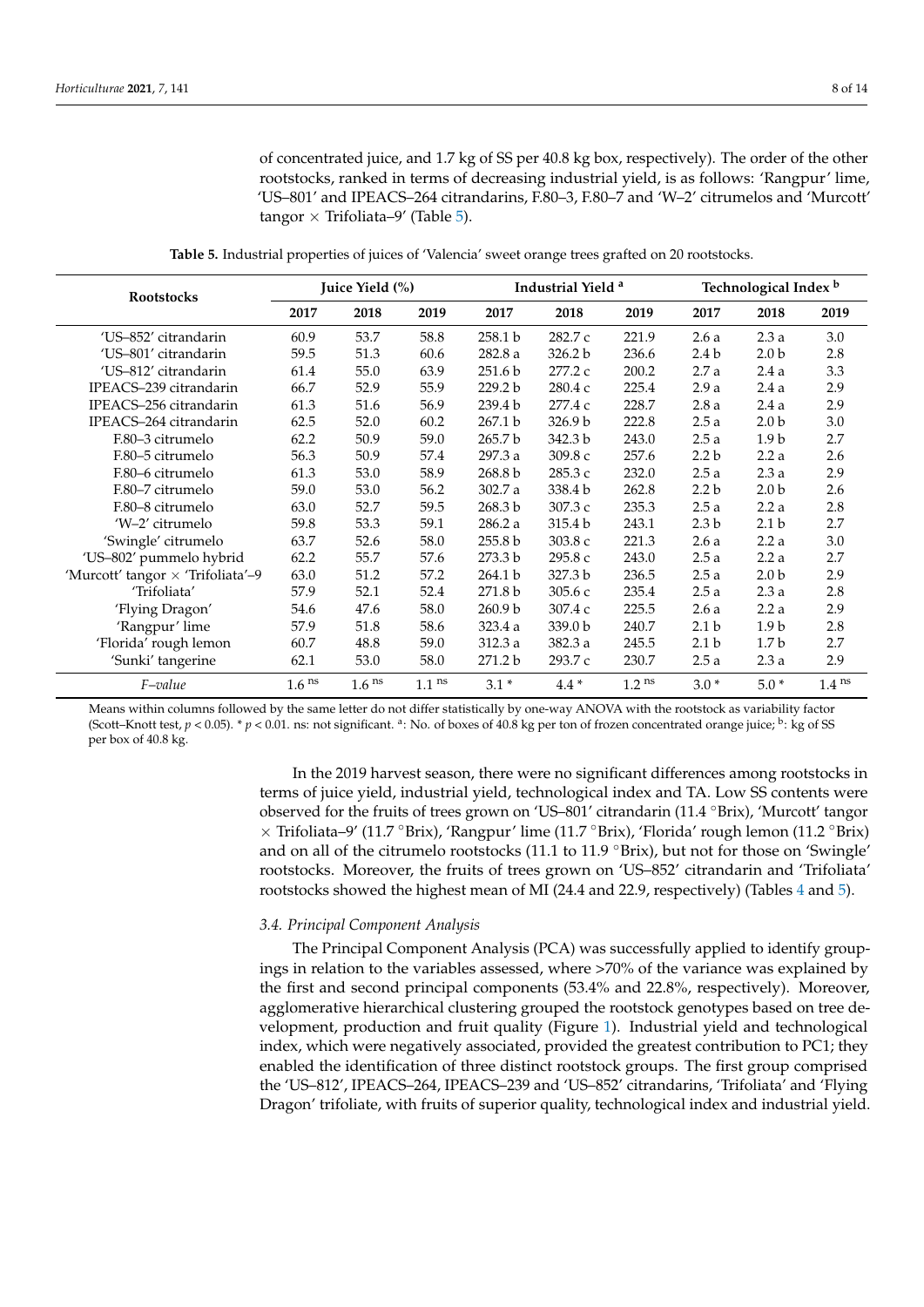<span id="page-8-0"></span>

**Figure 1.** Principal components analysis (PCA) of production (PROD), canopy volume (CV), production efficiency (PE), technological index (TI), soluble solids (SS), maturation index (SS/TA), industrial yield (IY) and juice yield (JY) of 'Valencia' sweet orange graned onto 20 rootstocks. (A). Treatment dispersion according to the scores of the principal components.<br>(B). Variable arrangement according to the scores of the principal components. US852Citrand: 'US-852' c Treatment dispersion according to the scores of the principal components. (**B**). Variable arrange-US801Citrand: 'US–801' citrandarin; US812Citrand: 'US–812' citrandarin; IPEACS239Citrand: IPEACS–239 citrandarin; ment according to the scores of the principal components. US852Citrand: 'US–852' citrandarin; IPEACS256Citrand: IPEACS–256 citrandarin; IPEACS264Citrand: IPEACS–264 citrandarin F803Citrum: F.80–3 citrumelo; US801Citrand: 'US–801' citrandarin; US812Citrand: 'US–812' citrandarin; IPEACS239Citrand: F805Citrum: F.80–5 citrumelo; F806Citrum: F.80–6 citrumelo; F807Citrum: F.80–7 citrumelo; F80–8Citrum: F.80–8 citrumelo; W2Citrum: 'W–2' citrumelo; SwiCitrum: 'Swingle' citrumelo; US802: 'US–802' pummelo hybrid; MurTanTri9: 'Murcott' tangor × 'Trifoliata'–9; Trif: 'Trifoliata'; FlyDr: 'Flying Dragon'; RangLim: 'Rangpur' lime; FloRouLem: 'Florida' rough lemon; SunkTang: 'Sunki' tangerine. sweet orange grafted onto 20 rootstocks. (**A**). Treatment dispersion according to the scores of the principal components.

citrum: 'Swingle' citrum: 'Swingle' citrum: 'Swingle' citrum: 'USB02: 'USA02: 'USA02: 'Ward-9: 'MurtanTri9: 'M<br>Swingle' citrum in the Swingle' pump local pump local pump local pump local pump local pump local pump local p Conversely, the group comprising the 'Rangpur' lime, 'Florida' rough lemon and F.80–7 citrumelo had fruits of lower quality. The other rootstocks evaluated, comprising the third and largest group, had an intermediate fruit-quality. Moreover, yield and canopy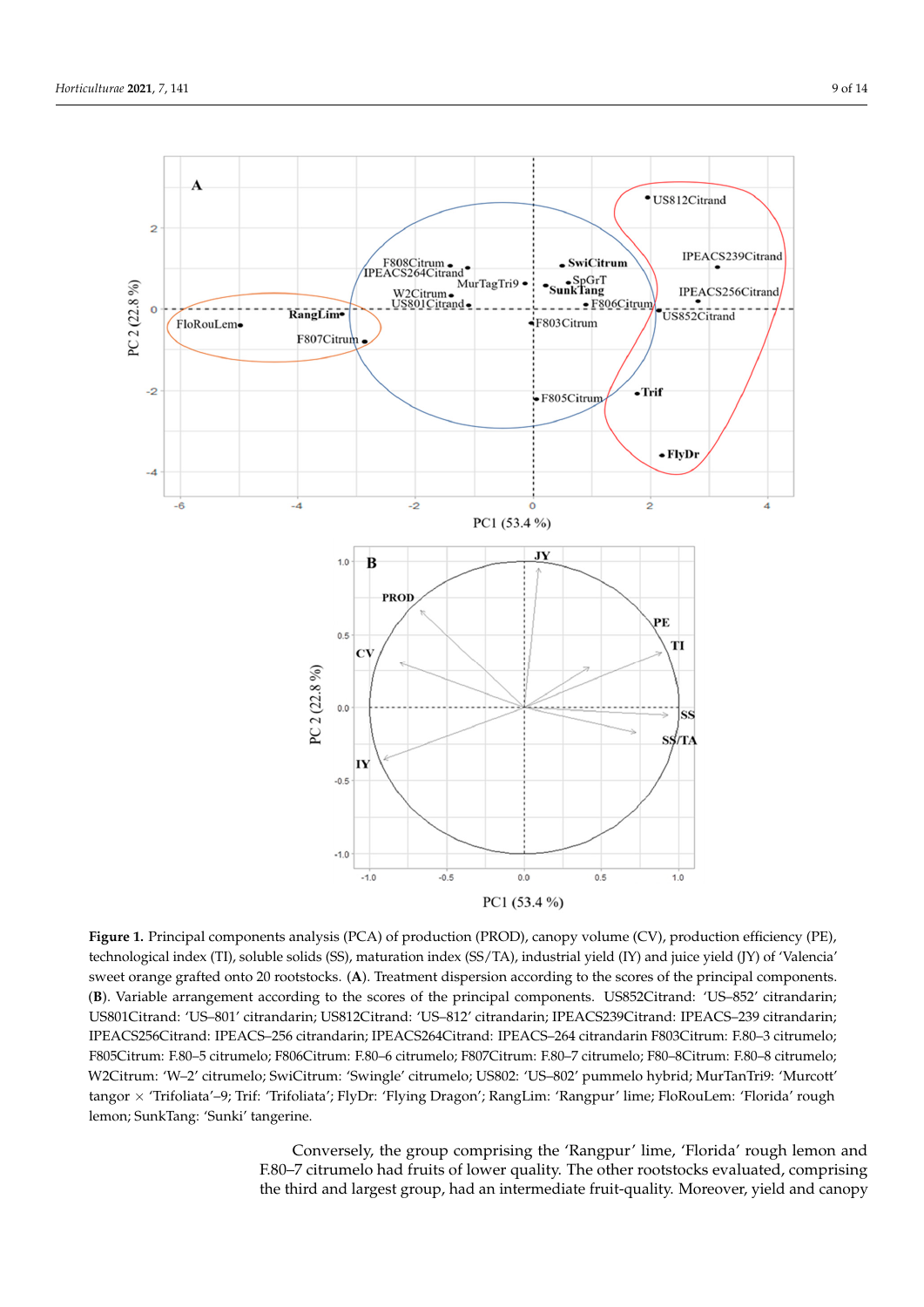volume were positively associated, revealing that the vigorous rootstocks also had higher yield, but with lower production efficiency.

## **4. Discussion**

Smaller tree size and canopy volume are key characteristics attributed to 'Trifoliata' hybrid rootstocks [\[26,](#page-13-1)[29,](#page-13-11)[31\]](#page-13-2). However, the growth development characteristics were highly variable among our assessed hybrids, especially when comparing genotypes from the same progenitor rootstocks (for instance, citrumelos and citrandarins). This indicates that these variables may be under the genetic control of several heterozygous *loci* [\[40\]](#page-13-12), or that these genotypes carry commercially unattractive characteristics of the parents, as we observed for the trees grown on 'Sunki' and 'Cleopatra' tangerines, which normally have canopies with high vegetative vigor [\[9](#page-12-18)[,28\]](#page-13-13).

In our study, the trees grown on at least 10 of the 'Trifoliata' hybrid rootstocks were of low vigor, in particular IPEACS–239 and IPEACS–256 citrandarins, US–802 pummelo hybrid and F.80–3 and F–80.5 citrumelos (Table [2\)](#page-4-0). On average, the canopy volume of these rootstocks at the last assessment was  $\approx$ 100% and 60% lower than the commercial rootstocks 'Rangpur' lime and 'Swingle' citrumelo, respectively.

Currently, breeding programs aim to obtain less vigorous rootstocks, that is, those with dwarfing potential [\[2,](#page-12-8)[30](#page-13-14)[,41\]](#page-13-15). Low-vigor orchards tend to be more profitable because they enable high-density planting, favor manual and mechanical harvesting operations, allow more efficient control of pests and diseases and facilitate other agricultural treatments, such as spraying, fertilization and pruning [\[22](#page-12-15)[,42\]](#page-13-16). It is important to note that in highdensity planting, the initial investment tends to be higher because more trees are required. Therefore, it is crucial that scion/rootstock combinations that are suitable for high-density planting systems ensure orchard profitability, and cover the costs of establishment in the first bearing seasons.

Further, highly vigorous trees require more manual labor to harvest, because it is difficult to collect fruit from higher in the canopy, often requiring the use of ladders and harvesting hooks; this reduces the operating yield of orange pickers [\[22](#page-12-15)[,43\]](#page-13-17). Mechanical harvesting is increasingly being proposed as a solution, and has been implemented in several countries, with new models of orange harvesters being developed and made available on the market. It is likely that this practice, which aims to optimize harvesting and minimize production costs by reducing labor, represents the future of the citrus industry [\[43](#page-13-17)[–45\]](#page-13-18). Establishing new orchards with orange trees grafted on dwarfing rootstocks, as observed in our trial, can favor mechanical harvesting, because the reduced canopy expansion between rows allows for more efficient traffic of large machines and other agricultural machinery, facilitates harvesting and avoids damage to the trees and to the fruits.

Canopy overlap between rows hinders management practices and harvesting operations such as the transit of pickers, placement of harvest boxes for the temporary storage of fruit and the entry of agricultural machinery [\[22\]](#page-12-15). High-density planting therefore requires frequent pruning to avoid this, and scion/rootstock combinations with shorter and narrower canopies may reduce the need for pruning in the early years of the orchard. For instance, we observed that the trees grafted onto F.80–3 and F.80–5 citrumelos, IPEACS– 256 and IPEACS–239 citrandarins and 'US–802' pummelo hybrid had reduced vegetative vigor, slowing down canopy overlap and the formation of a continuous hedgerow. Thus, these genotypes are potential alternative rootstocks for 'Valencia' orange trees grown in high-density planting, because they produced dwarf trees with narrow and small canopies.

Earliness is a desired characteristic in new orange plantings. In our trial, 'Valencia' orange trees grown on the 'US–812' citrandarin, 'W–2' citrumelo and 'Rangpur' lime produced earlier than the other rootstocks evaluated, whereas those on the other 'Trifoliata' hybrid rootstocks produced later and more regularly, and were more likely to show increased production in later harvest seasons. 'Valencia' orange trees grown on 'W–2' citrumelo rootstock have earlier and higher production than those grown on 'Rangpur' lime,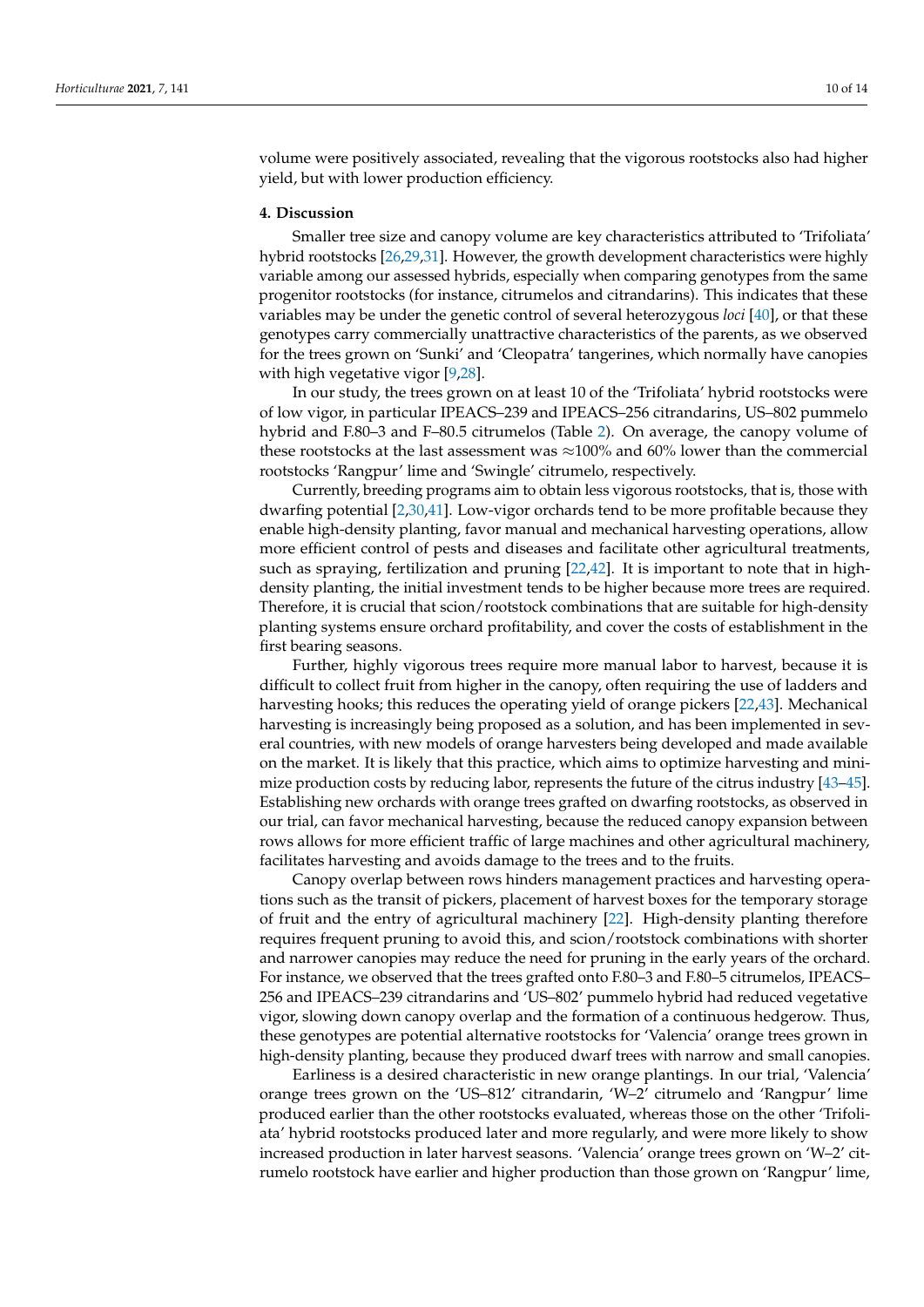'Hamlin' [\[39\]](#page-13-10) and 'Valencia' trees on 'US–812' citrandarin rootstock have good productive performance, with high production in the early bearing seasons [\[10](#page-12-16)[,30](#page-13-14)[,33\]](#page-13-4).

Orange varieties grafted on the 'Rangpur' lime tend to have higher and early production, characteristics that make it one of the most used rootstocks in Brazil [\[8](#page-12-4)[,9\]](#page-12-18). The use of early producing scion/rootstock combinations, i.e., those bearing high yields in the first crops, as we observed for 'Valencia' orange trees on 'US–812' citrandarin and 'W–2' citrumelo rootstocks, is a good strategy for ensuring financial return and covering the initial costs when establishing a new orchard. However, it is important to select rootstocks that promote regular production and ensure the longevity of the orchard.

Orange production is directly related to tree growth development [\[7](#page-12-3)[,10](#page-12-16)[,30](#page-13-14)[,31\]](#page-13-2). In our trial, trees on F.80–3 and F.80–5 citrumelos, IPEACS–256 and IPEACS–239 citrandarins and 'US–802' pummelo hybrid had low yield, mainly due to their dwarfing potential. The selection of scion/rootstock combinations requires clearly defined cultivation strategies for each growing region, as a mean to select genotypes more likely to generate profits over the life cycle of the orchard. The most productive rootstocks are not always the best alternatives; for instance, although the 'Rangpur' lime is a high yielding rootstock, it is also highly vigorous, which is commercially undesirable [\[2,](#page-12-8)[4](#page-12-1)[,41\]](#page-13-15). Under our study conditions, the 'US–801' and 'US–812' citrandarin rootstocks were promise, with good productive performance and high and regular production over the study; further, they produced less vigorous trees than the rootstocks grown on a commercial scale.

Production efficiency is currently a determining factor when choosing scion/rootstock combinations, given the strong tendency toward high-density planting, which prioritizes increased yield [\[22](#page-12-15)[,41\]](#page-13-15). Rootstocks with dwarfism potential and supporting high production efficiency are good options under high-density planting. [\[20,](#page-12-13)[24\]](#page-12-17). In this trial, the production efficiency of 'Valencia' orange trees on F.80–3 and F.80–5 citrumelos, 'US–802' pummelo hybrid and on IPEACS–239 and IPEACS–256 citrandarins was on average  $\approx$ 55% higher than on 'Rangpur' lime, one of the most used rootstocks in Brazil.

Among the rootstocks with high production efficiency, those with lower vigor are preferred, as they increase yield by allowing high-density planting, facilitate efficient orchard management and minimize production costs [\[10](#page-12-16)[,22](#page-12-15)[,46,](#page-13-19)[47\]](#page-13-20). Therefore, under highdensity planting, the increase in yield should compensate for the initial high expenses of establishing the orchard, and should ensure the long-term economic return.

Orchards established with vigorous rootstocks have higher production losses when diseased trees are removed, because the production per tree is usually higher than that of less vigorous rootstocks, i.e., those with dwarfing potential [\[2,](#page-12-8)[10,](#page-12-16)[48\]](#page-13-21). For instance, considering that 20% of the 'Valencia' trees in an orchard are removed, trees grown on 'Florida' rough lemon rootstock would have higher productivity losses than those grown on low vigor rootstocks with higher production efficiency (namely, F.80–3 and F.80–5 citrumelo, IPEACS–239 citrandarin and 'US–802' pummelo hybrid).

Therefore, high-density plantings of rootstocks with high production efficiency and low vigor, such as the F.80–3 and F.80–5 citrumelo and the IPEACS–239 citrandarin, provide an important means to increase orchard yield, provided that the higher density does not reduce production by necessitating severe pruning and removal of diseased trees. Further, high-density plantings minimize the costs of phytosanitary treatments, manual and mechanical harvesting operations and other agricultural practices. Moreover, these benefits are fundamental to ensuring the maintenance of small- and medium-sized citrus farms, provided that the management practices involved are not overly technological. These farms require effective and low-cost strategies to keep operating.

In terms of industrial yield, trees on IPEACS–239 citrandarin rootstock would require up to ≈20% fewer 40.8 kg boxes to obtain a ton of concentrated juice than those grown on the 'Rangpur' lime, and up to ≈30% fewer boxes than those grown on the 'Florida' rough lemon rootstock. These two rootstocks are inferior to various 'Trifoliata' hybrids in terms of industrial yield, technological index and SS content [\[9](#page-12-18)[,49](#page-13-22)[–51\]](#page-13-23). In this trial, most of the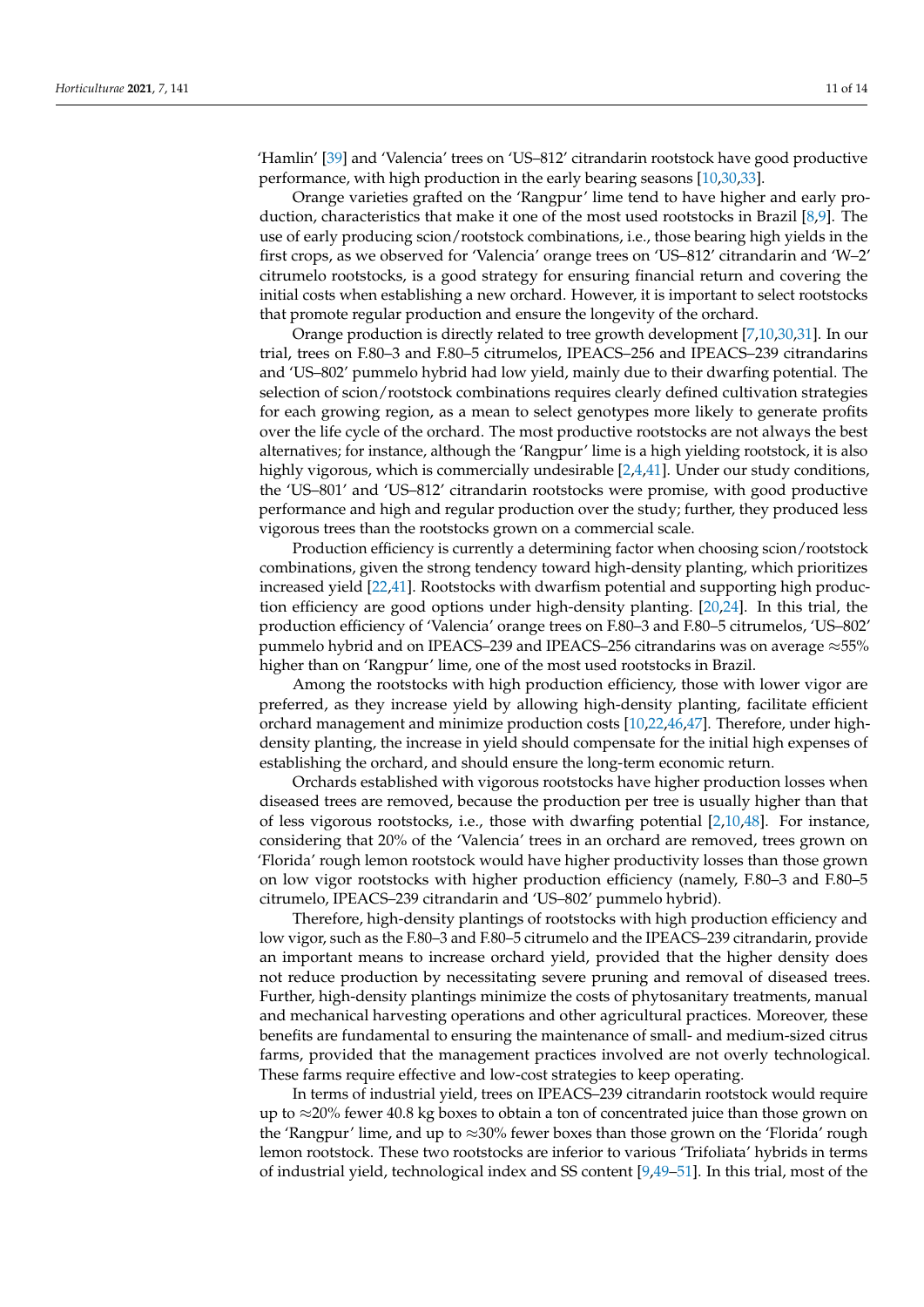'Trifoliata' hybrid rootstocks induced better chemical and industrial properties of 'Valencia' orange juice than 'Rangpur' lime.

The choice of rootstocks with good fruit quality, industrial yield and technological index, as for the 'Valencia' trees grown on IPEACS–239, IPEACS–256 and 'US–812' citrandarin rootstocks, is essential for increasing profits throughout the citrus industry. The use of rootstocks providing poor fruit quality—such as the 'Rangpur' lime and the 'Florida' rough lemon—is still significant, especially in countries where the growers are paid by fruit weight rather than the quantity of SS.

In our trial, the rootstocks already used on a commercial scale, such as the 'Rangpur' lime, 'Florida' rough lemon, 'Sunki' tangerine and 'Flying Dragon' trifoliate, produced inferior results in terms of tree growth, productive performance and industrial properties of orange juices than some of the 'Trifoliata' hybrids. Thus, we were able to identify promising genotypes for the diversification of citrus orchards, such as IPEACS–239, IPEACS–256 and 'US–812' citrandarins, 'US–802' pummelo hybrid and the F.80–3 and F.80–5 citrumelos. These rootstocks produce high-quality fruit, and allow harvesting operations and strategies that minimize costs, including phytosanitary treatments, in addition to increasing yields via high-density planting.

Based on our findings, a Quick Reference Chart (Table S1) was created for the practical and objective identification of the best rootstock alternatives for 'Valencia' orange trees. This chart will assist with decision-making under various cultivation scenarios, helping citrus farmers to achieve greater production efficiency and profits. For example, the IPEACS–239 and IPEACS–256 citrandarins and the 'US–802' pummelo hybrid are excellent alternatives for high-density planting of 'Valencia' orange trees, with low vigor, good production and high production efficiency and industrial properties of orange juice; they are superior to the other rootstocks that are also appropriate for this scenario. Conversely, under low density planting, 'Rangpur' lime can be replaced by the 'US–812' citrandarin as the rootstock, or even with 'US–801' or 'Murcott' tangor  $\times$  'Trifoliata'–9, which induces trees of intermediate vigor, optimal production and optimum industrial properties of orange juices.

## **5. Conclusions**

'Valencia' orange trees grown on IPEACS–239 and IPEACS–256 citrandarins, and on 'US–802' pummelo hybrid have dwarfing potential, high production efficiency and high industrial properties of orange juice and are therefore alternatives for high-density plantings. The F.80–3 and F.80–5 citrumelos also have good dwarfing potential and high production efficiency, but lower industrial properties of juice compared to the other 'Trifoliata' hybrid rootstocks.

Trees grown on 'US–812' citrandarin rootstock has low vigor, good productive performance, accumulated production and production efficiency similar to 'Rangpur' lime, and high industrial properties of juices. Although the 'Rangpur' lime and the 'Florida' rough lemon allow high yield, the trees are very vigorous, with low-quality fruits. The Quick Reference Chart created enables practical and objective identification of the best rootstock alternatives for 'Valencia' orange trees in terms of tree growth development and industrial properties of juices.

**Supplementary Materials:** The following are available online at [https://www.mdpi.com/article/](https://www.mdpi.com/article/10.3390/horticulturae7060141/s1) [10.3390/horticulturae7060141/s1,](https://www.mdpi.com/article/10.3390/horticulturae7060141/s1) Table S1: Quick Reference Chart describing the influence of 20 rootstock genotypes on canopy volume, production, production efficiency, technological index, and industrial yield of the 'Valencia' sweet orange.

**Author Contributions:** E.F.C., A.R.D., C.D.M.M. and S.R.R. conceived and designed the experiments. A.R.D., E.F.C., C.D.M.M. and C.H.d.S.G. performed the experiments. A.R.D. and J.T.V.d.R. analyzed the data, A.R.D., S.R.R. and E.F.C. wrote the manuscript. All authors have read and agreed to the published version of the manuscript.

**Funding:** This work was partially supported by the Brazilian Federal Agency for Support and Evaluation of Graduate Education (CAPES) within the Ministry of Education, Finance Code 001.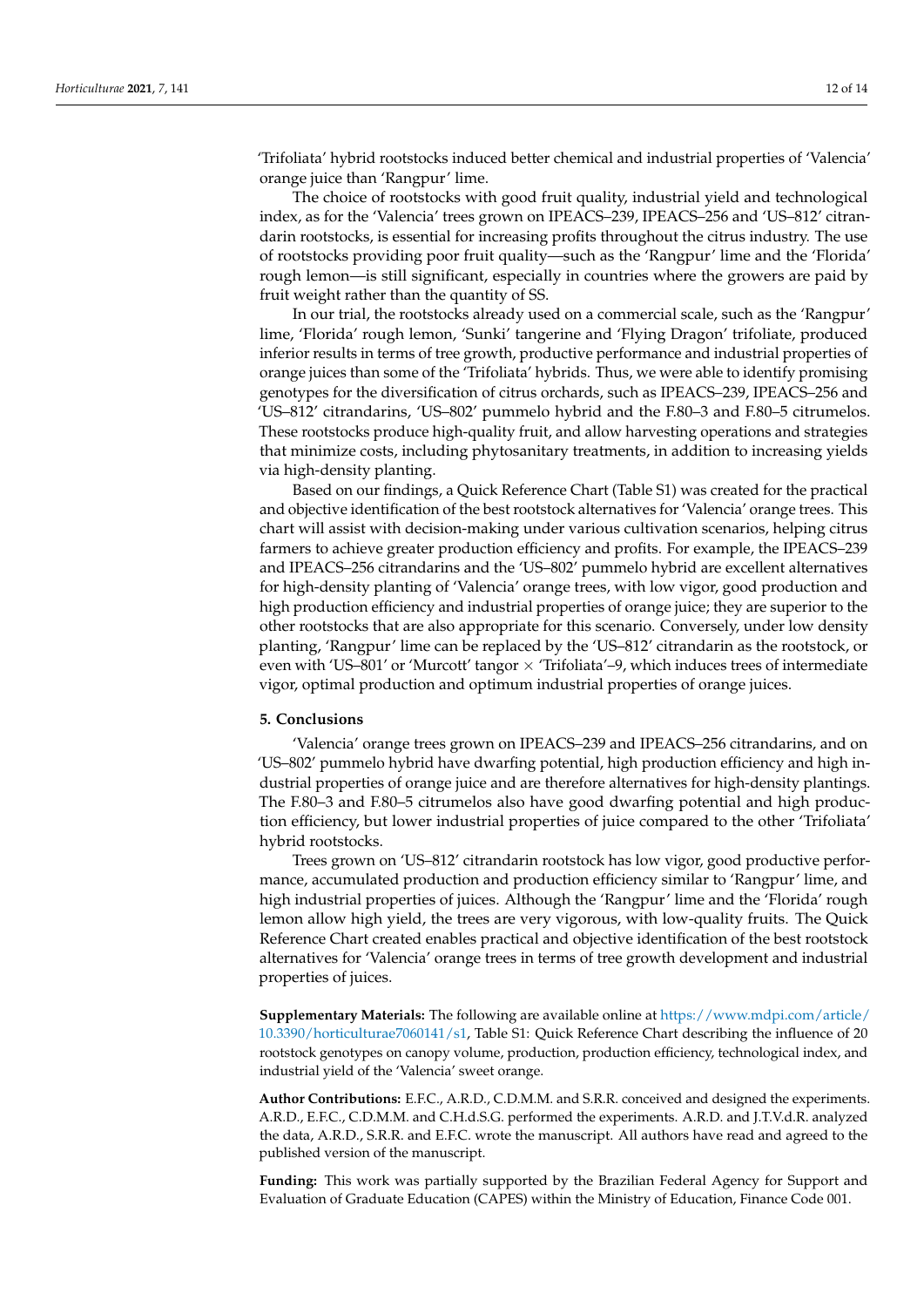**Institutional Review Board Statement:** Not applicable.

**Informed Consent Statement:** Not applicable.

**Data Availability Statement:** Data is contained within the article.

**Conflicts of Interest:** The authors declare no conflict of interest.

## **References**

- <span id="page-12-0"></span>1. Ramin, A.A.; Alirezanezhad, A. Effects of citrus rootstocks on fruit yield and quality of Ruby Red and Marsh grapefruit. *Fruits* **2005**, *60*, 311–317. [\[CrossRef\]](http://doi.org/10.1051/fruits:2005037)
- <span id="page-12-8"></span>2. Castle, W.S. A career perspective on citrus rootstocks, their development, and commercialization. *HortScience* **2010**, *45*, 11–15. [\[CrossRef\]](http://doi.org/10.21273/HORTSCI.45.1.11)
- 3. Legua, P.; Bellver, R.; Forner, J.; Forner-Girner, M.A. Plant growth, yield and fruit quality of 'Lane Late' navel orange on four citrus rootstocks. *Span. J. Agric. Res.* **2011**, *9*, 271–279. [\[CrossRef\]](http://doi.org/10.5424/sjar/20110901-172-10)
- <span id="page-12-1"></span>4. Martínez-Cuenca, M.R.; Primo-Capella, A.; Forner-Giner, M.A. Influence of Rootstock on Citrus Tree Growth: Effects on Photosynthesis and Carbohydrate Distribution, Plant Size, Yield, Fruit Quality, and Dwarfing Genotypes. In *Plant Growth*; Rigobelo, E.C., Ed.; IntechOpen: Rijeka, Croatia, 2016; Chapter 8. [\[CrossRef\]](http://doi.org/10.5772/64825)
- <span id="page-12-2"></span>5. França, N.O.; Amorim, M.S.; Girardi, E.A.; Passos, O.S.; Soares Filho, W.S. Performance of 'Tuxpan Valencia' sweet orange grafted onto 14 rootstocks in northern Bahia, Brazil. *Rev. Bras. Frutic.* **2016**, *38*, e684. [\[CrossRef\]](http://doi.org/10.1590/0100-29452016684)
- 6. Kirinus, M.B.M.; Oliveira, R.P.; Silva, P.S.; Barreto, C.F.; Malgarim, M.B.; dos Santos Soares Filho, W. Agronomic performance of 'Valencia' orange combined with 13 rootstocks in the State of Rio Grande do Sul, Brazil. *Pesqui. Agropecuária Bras.* **2019**, *54*, e01349. [\[CrossRef\]](http://doi.org/10.1590/s1678-3921.pab2019.v54.00461)
- <span id="page-12-3"></span>7. Carvalho, L.M.; Carvalho, H.W.L.; Barros, I.; Martins, C.R.; dos Santos Soares Filho, W.; Girardi, E.A.; Passos, O.S. New scion– rootstock combinations for diversification of sweet orange orchards in tropical hard setting soils. *Sci. Hortic.* **2019**, *243*, 169–176. [\[CrossRef\]](http://doi.org/10.1016/j.scienta.2018.07.032)
- <span id="page-12-4"></span>8. Pompeu Júnior, J.; Blumer, S. Performance de citrumelos F–80 no Estado de São Paulo. *Laranja* **2005**, *26*, 77–85.
- <span id="page-12-18"></span>9. Domingues, A.R.; Neves, C.S.V.J.; Yada, I.F.U.; Leite-Junior, R.P.; Tazima, Z.H. Performance of 'Cadenera' orange trees grafted on five rootstocks. *Rev. Bras. Frutic.* **2018**, *40*, e764. [\[CrossRef\]](http://doi.org/10.1590/0100-29452018764)
- <span id="page-12-16"></span>10. Fadel, A.L.; Stuchi, E.S.; Couto, H.T.Z.; Ramos, Y.C.; Mourão Filho, F.A.A. Trifoliate hybrids as alternative rootstocks for 'Valencia' sweet orange under rainfed conditions. *Sci. Hortic.* **2018**, *235*, 397–406. [\[CrossRef\]](http://doi.org/10.1016/j.scienta.2018.01.051)
- 11. Rodrigues, M.J.S.; Ledo, C.A.S.; Girardi, E.A.; Almeida, L.A.H.; Soares Filho, W.S. Caracterização de frutos e propagação de porta-enxertos híbridos de citros em ambiente protegido. *Rev. Bras. Frutic.* **2015**, *37*, 457–470. [\[CrossRef\]](http://doi.org/10.1590/0100-2945-068/14)
- <span id="page-12-5"></span>12. Rodrigues, M.J.S.; Neto, R.C.A.; Neto, S.E.A.; dos Santos Soares Filho, W.; Girardi, E.A.; Lessa, L.S.; Almeida, U.O. Performance of 'Valencia' sweet orange grafted onto rootstocks in the State of Acre, Brazil. *Pesqui. Agropecuária Bras.* **2019**, *54*, e1349. [\[CrossRef\]](http://doi.org/10.1590/s1678-3921.pab2019.v54.01349)
- <span id="page-12-6"></span>13. Hutchison, D.J. Swingle citrumelo—A promising rootstock hybrid. *Proc. Fla. State Hortic. Soc.* **1974**, *87*, 89–91.
- <span id="page-12-7"></span>14. Castle, W.S.; Wutscher, H.K.; Youtsey, C. Citrumelos as rootstocks for Florida citrus. *Proc. Fla. State Hortic. Soc.* **1988**, *101*, 28–33. 15. Bowman, K.D.; Graham, J.H.; Adair, R.C., Jr. Young tree growth in a flatwoods rootstock trial with Diaprepes weevil and Phytophthora diseases. *Proc. Fla. State Hortic. Soc.* **2003**, *116*, 249–251.
- <span id="page-12-9"></span>16. Girardi, E.A.; Cerqueira, T.S.; Cantuarias-Avilés, T.E.; Silva, S.R.; Stuchi, E.S. Sunki mandarin and Swingle citrumelo as rootstocks for rain-fed cultivation of late-season sweet orange selections in northern São Paulo state, Brazil. *Bragantia* **2017**, *76*, 501–511. [\[CrossRef\]](http://doi.org/10.1590/1678-4499.2016.350)
- <span id="page-12-10"></span>17. Barry, G.H.; Castle, W.S.; Davies, F.S. Soluble solids accumulation in 'Valencia' sweet orange as related to rootstock selection and fruit size. *J. Am. Soc. Hortic. Sci.* **2004**, *129*, 594–598. [\[CrossRef\]](http://doi.org/10.21273/JASHS.129.4.0594)
- <span id="page-12-11"></span>18. Spreen, T.H. The word citrus industry. In *Soils, Plant Growth and Crop Production*, 1st ed.; Verheye, W.H., Ed.; UNESCO/Eolss Publishers: Singapore, 2010; pp. 249–269.
- <span id="page-12-12"></span>19. Domingues, A.R.; Marcolini, C.D.M.; Gonçalves, C.H.S.; Gonçalves, L.S.A.; Roberto, S.R.; Carlos, E.F. Fruit ripening development of 'Valencia' orange trees grafted on different 'Trifoliata' hybrid rootstocks. *Horticulturae* **2021**, *7*, 3. [\[CrossRef\]](http://doi.org/10.3390/horticulturae7010003)
- <span id="page-12-13"></span>20. Cantuarias-Avilés, T.; Mourão Filho, F.A.A.; Stuchi, E.S.; Silva, S.R.; Espinoza-Nuñez, E.; Neto, H.B. Rootstocks for high fruit yield and quality of 'Tahiti' lime under rain-fed conditions. *Sci. Hortic.* **2012**, *142*, 105–111. [\[CrossRef\]](http://doi.org/10.1016/j.scienta.2012.05.008)
- <span id="page-12-14"></span>21. Forner-Giner, M.A.; Rodriguez-Gamir, J.; Martinez-Alcantara, B.; Quiñones, A.; Iglesias, D.J.; Primo-Millo, E.; Forner, J. Performance of 'Navel' orange trees grafted onto two new dwarfing rootstocks (Forner-Alcaide 517 and Forner-Alcaide 418). *Sci. Hortic.* **2014**, *179*, 376–387. [\[CrossRef\]](http://doi.org/10.1016/j.scienta.2014.07.032)
- <span id="page-12-15"></span>22. Stuchi, E.S.; Girardi, E.A.; Sempionato, O.R.; Reiff, E.T.; Silva, S.R.; Parolin, L.G. *Trifoliata 'Flying Dragon': Porta–Enxerto para Plantios Adensados e Irrigados de Laranjeiras Doces de alta Produtividade e Sustentabilidade*; Comunicado Técnico, 152; Embrapa Mandioca e Fruticultura Tropical: Cruz das almas, Brazil, 2012; 6p.
- 23. Sulzbach, M.; Oliveira, R.P.; Girardi, E.A.; Schwarz, S.F.; Bertolini, E.; Schneider, L.A.; Gonzatto, M.P. *Huanglongbing (HLB) dos Citros e Estratégias de Manejo Visando Prevenção e Controle*; Comunicado Técnico, 450; Embrapa Clima Temperado: Pelotas, Brazil, 2017; 26p.
- <span id="page-12-17"></span>24. Donadio, L.C.; Lederman, I.E.; Roberto, S.R.; Stuchi, E.S. Dwarfing-canopy and rootstock cultivars for fruit trees. *Rev. Bras. Frutic.* **2019**, *41*, e997. [\[CrossRef\]](http://doi.org/10.1590/0100-29452019997)